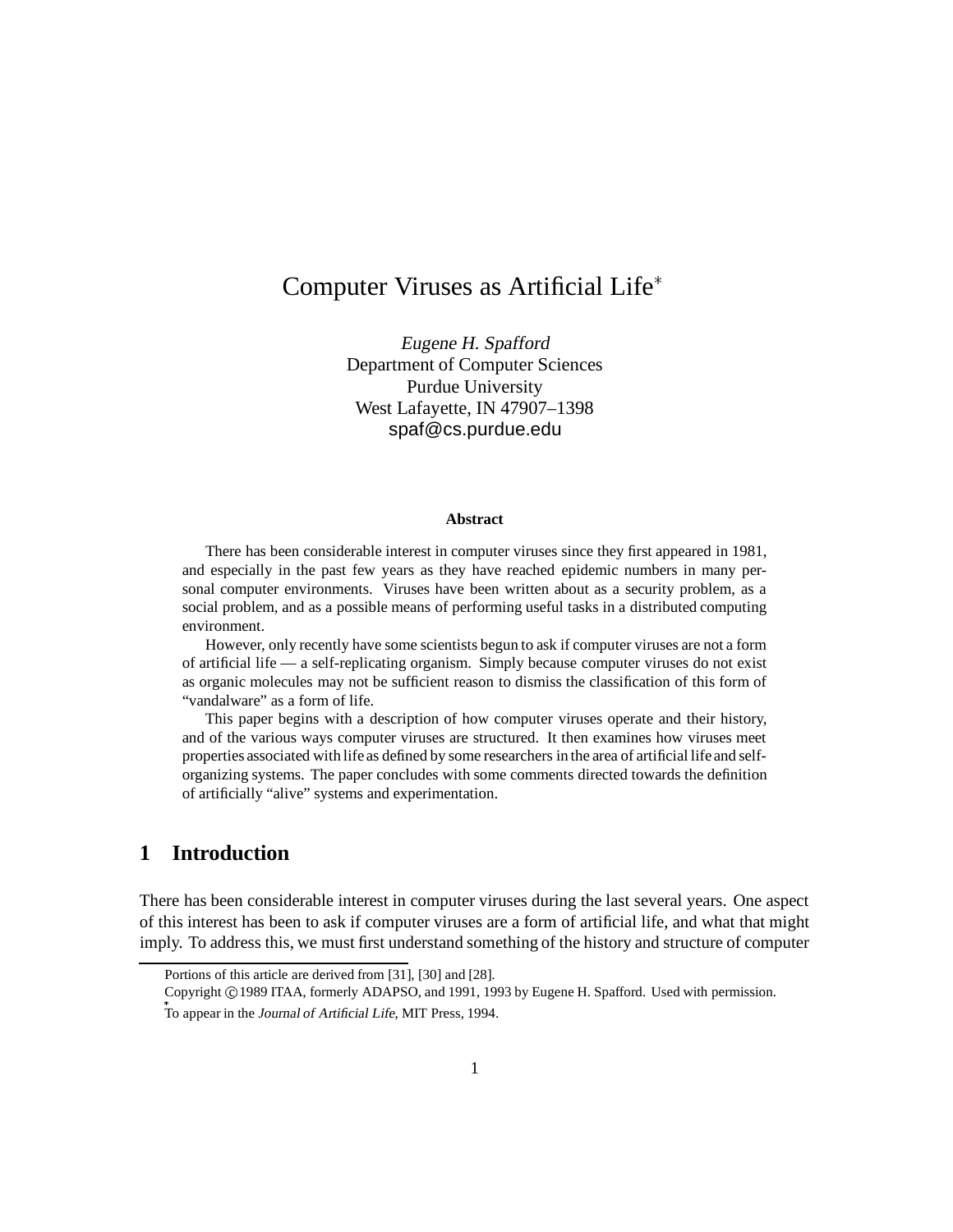viruses. Thus, we will begin with a condensed, high-level description of computer viruses — their history, structure, and how they relate to some properties that might define artificial life.

A more detailed introduction to the topic of computer viruses may be found in the references, particularly  $[9, 2, 3, 5]$  and  $[15]$ . Also of use are  $[11, 14, 10, 16]$  and  $[24]$ , although the lists presented in the latter are somewhat out of date.

## **2 What is a Computer Virus?**

Computers are designed to execute instructions one after another. Those instructions usually do something useful — calculate values, maintain databases, and communicate with users and with other systems. Sometimes, however, the instructions executed can be damaging and malicious in nature. When that happens by accident, we call the code involved a software  $bug<sup>1</sup>$  — perhaps the most common cause of unexpected program behavior. If the source of the instructions was an individual who intended that the abnormal behavior occur, then we consider this malicious coding; authorities have sometimes referred to this code as *malware* and *vandalware*. These names relate to the usual effect of such software.

There are many distinct forms of this software that are characterized by the way they behave, how they are triggered, and how they spread. In recent years, occurrences of malware have been described almost uniformly by the media as *computer viruses*. In some environments, people have been quick to report almost every problem as the result of a virus. This is unfortunate, as most problems are from other causes (including, most often, operator error). Viruses are widespread, but they are not responsible for many of the problems attributed to them.

The term *computer virus* is derived from and is in some sense analogous to a biological virus. The word *virus* itself is Latin for *poison*. Simplistically, biological viral infections are spread by the virus (a small shell containing genetic material) injecting its contents into a far larger organism's cell. The cell then is infected and converted into a biological factory producing replicants of the virus.

Similarly, a computer virus is a segment of machine code (typically 200-4000 bytes) that will copy itself (or a modified version of itself) into one or more larger "host" programs when it is activated. When these infected programs are run, the viral code is executed and the virus spreads further. Sometimes, what constitutes "programs" is more than simply applications: boot code, device drivers, and command interpreters also can be infected.

Computer viruses cannot spread by infecting pure data; pure data files are not executed. However, some data, such as files with spreadsheet input or text files for editing, may be interpreted

<sup>&</sup>lt;sup>1</sup> The original choice of the term "bug" is unfortunate in this context, and is unrelated to the topic of artificial life.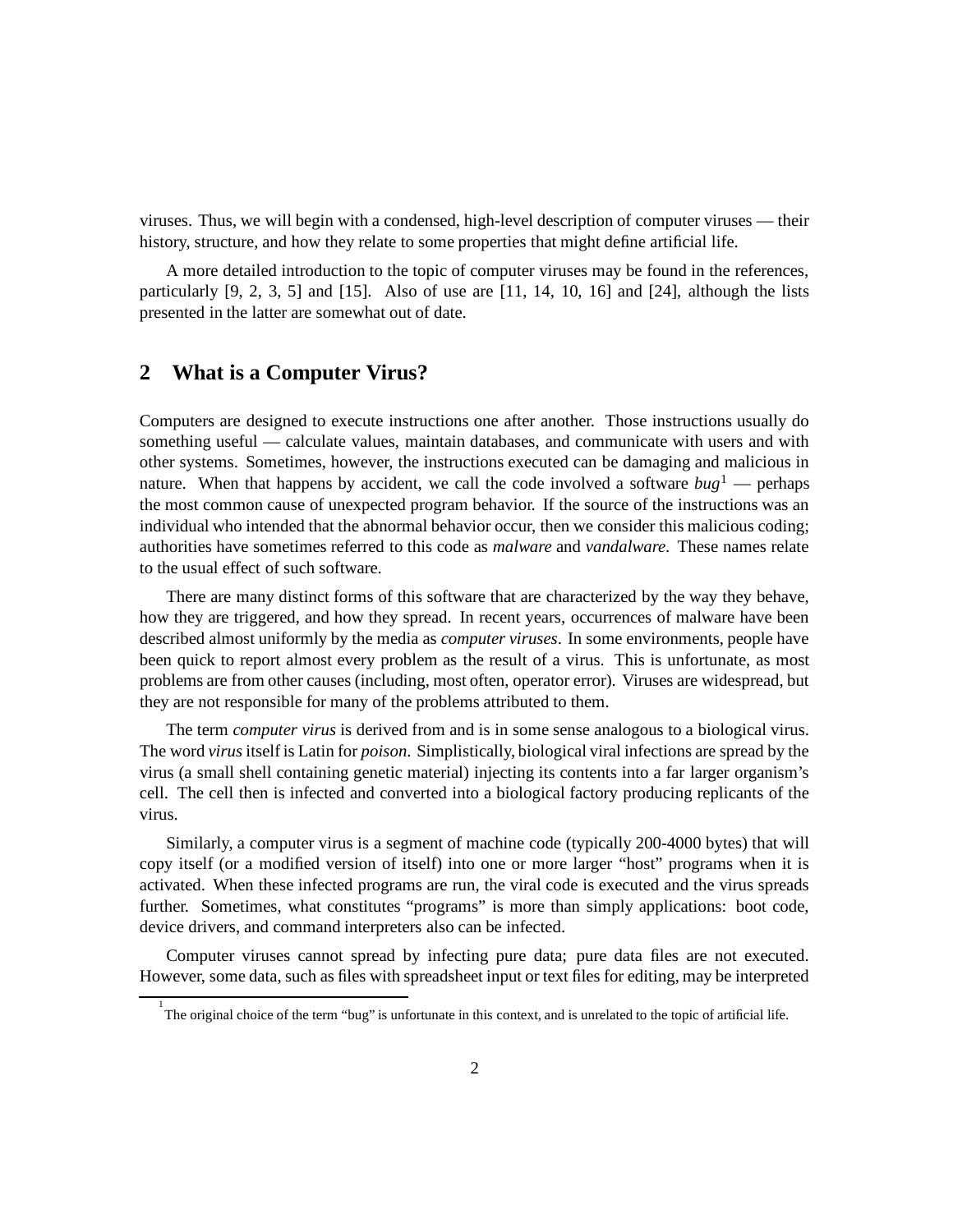by application programs. For instance, text files may contain specialsequences of characters that are executed as editor commands when the file is first read into the editor. Under these circumstances, the data files are "executed" and may spread a virus. Data files may also contain "hidden" code that is executed when the file is used by an application, and this too may be infected. Technically speaking, however, pure data itself cannot be infected by a computer virus.

The first use of the term *virus* to refer to unwanted computer code was by the science fiction author David Gerrold. He wrote a series of short stories about a fictional G.O.D. machine (super computer) in the early 1970s that were later merged into a novel in 1972: *When Harlie Was One*.[12] The description of *virus*in that book does not fit the currently-accepted, popular definition of computer virus — a program that alters other programs to include a copy of itself.

Fred Cohen formally defined the term *computer virus* in 1983.[2] At that time, Cohen was a graduate student at the University of Southern California attending a security seminar. Something discussed in class inspired him to think about self-reproducing code. He put together a simple example that he demonstrated to the class. His advisor, Professor Len Adleman, thinking about the behavior of this creation, suggested that Cohen call his creation a computer virus. Dr. Cohen's Ph.D. thesis and later research were devoted to computer viruses.

Actual computer viruses were being written by individuals before Cohen, although not named such, as early as 1980 on Apple II computers.[9] The first few viruses were not circulated outside of a small population, with the notable exception of the "Elk Cloner" virus released in 1981 on several bulletin board systems.

Although Cohen (and others, including Len Adleman[1]) have attempted formal definitions of *computer virus*, none have gained widespread acceptance or use. This is a result of the difficulty in defining precisely the characteristics of what a virus is and is not. Cohen's formal definition includes any programs capable of self-reproduction. Thus, by his definition, programs such as compilers and editors would be classed as "viruses." This also has led to confusion when Cohen (and others) have referred to "good viruses" — something that most others involved in the field believe to be an oxymoron.[4, 29]

Stubbs and Hoffman quote a definition by John Inglis that captures the generally accepted view of computer viruses:

"He defines a virus as a piece of code with two characteristics:

1. At least a partially automated capability to reproduce.

2. A method of transfer which is dependent on its ability to attach itself to other computer entities (programs, disk sectors, data files, etc.) that move between these systems."[32, p. 145]

Several other interesting definitions are discussed in [14, Chapter 1].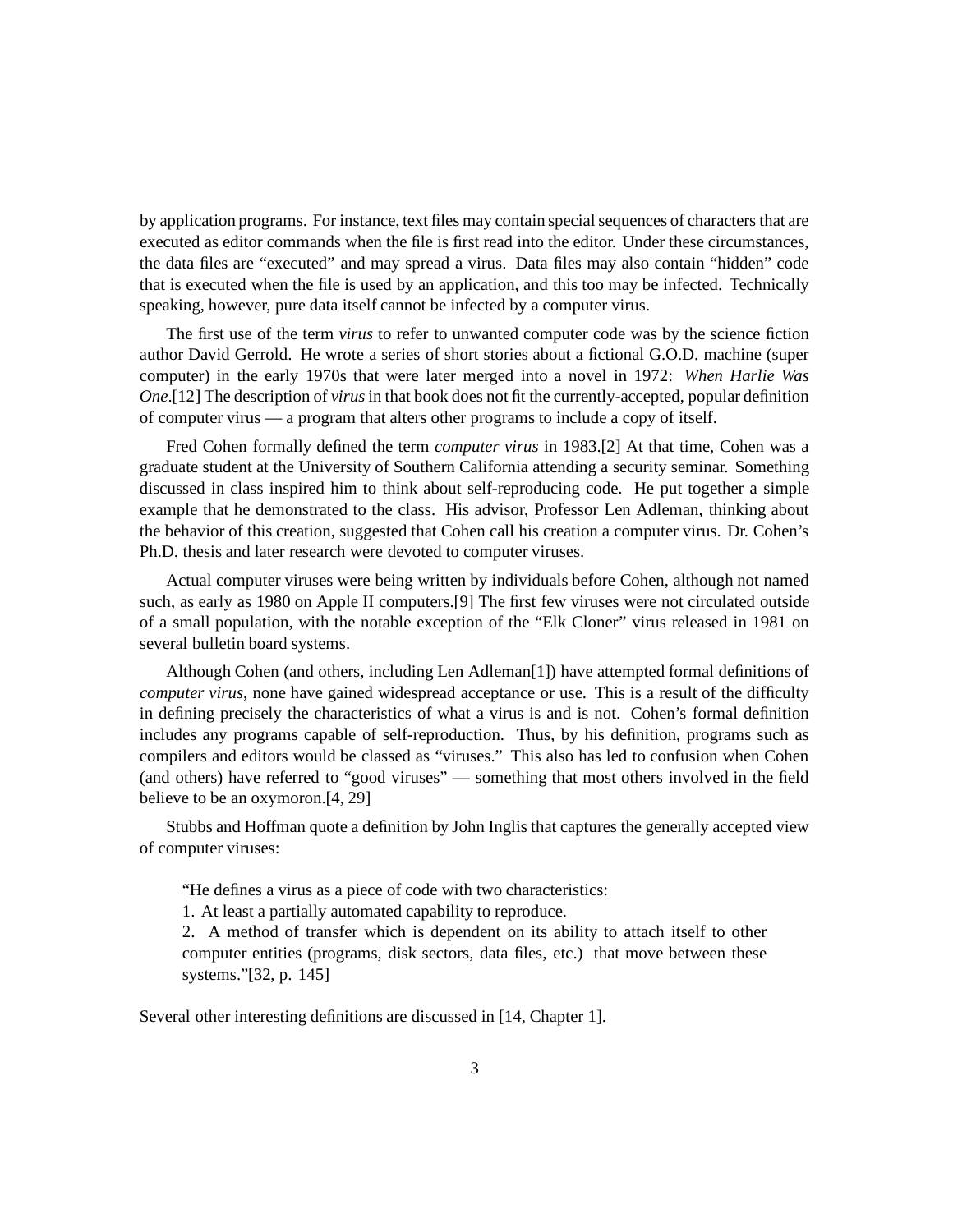After first appearing as a novelty, true computer viruses have become a significant problem. In particular, they have flourished in the weaker security environment of the personal computer. Personal computers were originally designed for a single dedicated user — little, if any, thought was given to the difficulties that might arise should others have even indirect access to the machine. The systems contained no security facilities beyond an optional key switch, and there was a minimal amount of security-related software available to safeguard data. Today, however, personal computers are being used for tasks far different from those originally envisioned, including managing company databases and participating in networks of computer systems. Unfortunately, their hardware and operating systems are still based on the assumption of single trusted user access, and this allows computer viruses to spread and flourish on those machines. The population of users of PCs further adds to the problem, as many are unsophisticated and unaware of the potential problems involved with lax security and uncontrolled sharing of media.

Over time, the problem of viruses has grown to significant proportions. In the seven years after the first infection by the *Brain* virus in January 1986, generally accepted as the first significant MS-DOS virus, the number of known viruses has grown to several thousand different viruses, most of which are for MS-DOS.

The problem has not been restricted to the IBM PC, however, and now affects all popular personal computers. Mainframe viruses may be written for any operating system that supports sharing of data and executable software, but all reported to date have been experimental in nature, written by serious academic researchers in controlled environments (e.g., [6]). This is probably a result, in part, of the greater restrictions built into the software and hardware of those machines, and of the way they are usually used. It may also be a reflection on the more technical nature of the user population of these machines.

### **2.1 Related Software**

Worms are another form of software that is often referred to as a computer virus. Unlike viruses, worms are programs that can run independently and travel from machine to machine across network connections; worms may have portions of themselvesrunning on many different machines. Worms do not change other programs, although they may carry other code that does, such as a true virus. It is their replication behavior that leads some people to believe that worms are a form of virus, especially those people using Cohen's formal definition (which incidentally would also classify standard network file transfer programs as viruses). The fact that worms do not modify existing programs is a clear distinction between viruses and worms, however.

In 1982, John Shoch and Jon Hupp of Xerox PARC (Palo Alto Research Center) described the first computer worms.[23] They were working with an experimental, networked environment using one of the first local area networks. While searching for something that would use their networked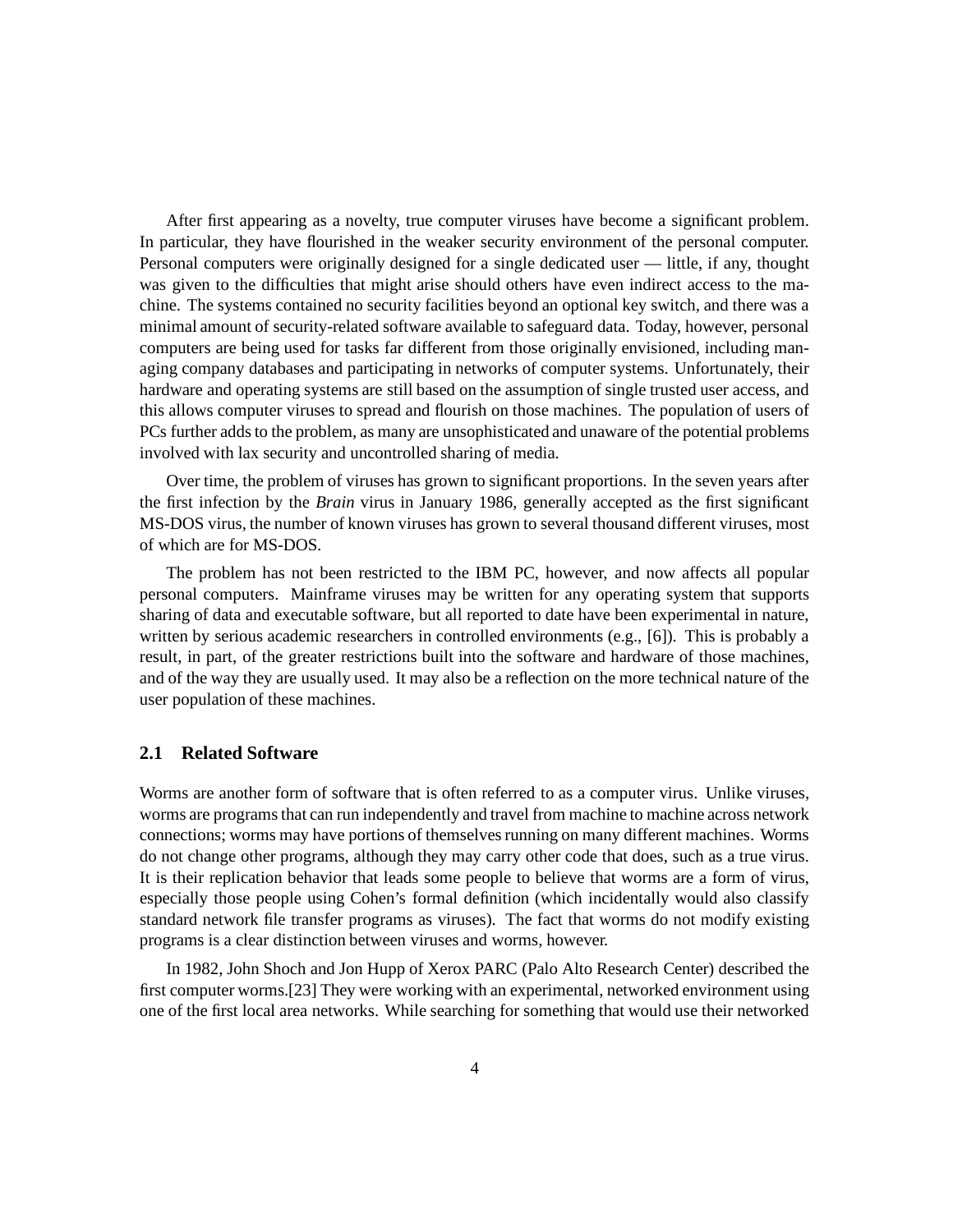environment, one of them remembered reading *The Shockwave Rider* by John Brunner, written in 1975. This science fiction novel described programs that traversed networks, carrying information with them. Those programs were called *tapeworms* in the novel. Shoch and Hupp named their own programs *worms*, because they saw a parallel to Brunner's tapeworms. The Xerox worms were actually useful — they would travel from workstation to workstation, reclaiming file space, shutting off idle workstations, delivering mail, and doing other useful tasks.

The Internet Worm of November 1988 is often cited as the canonical example of a damaging worm program.[26, 27, 22] The Worm clogged machines and networks as it spread out of control, replicating on thousands of machines around the Internet. Some authors  $(e.g., [7])$  labeled the Internet Worm as a virus, but those arguments are not convincing (cf. the discussion in [25]). Most people working with self-replicating code now accept the Worm as a form of software distinct from computer viruses.

Few computer worms have been written in the time since then, especially worms that have caused damage, because they are not easy to write. Worms require a network environment and an author who is familiar not only with the network services and facilities, but also with the operating facilities required to support them once they have reached their targets.

Worms have also appeared in other science fiction literature. Recent "cyberpunk" novels such as *Neuromancer* by William Gibson [13] refer to worms by the term "virus." The media has also often referred incorrectly to worms as viruses. This paper focuses only on viruses as defined above. Many of the comments about viruses and artificial life may also be applied to worm programs.

Harold Thimbleby coined the term *liveware* to describe another form of self-propagating software that carries information or program updates.[33] Liveware shares many of the characteristics of both viruses and worms, but has the additional distinction of announcing its presence and requesting permission from the user to execute its intended functions. There have been no reports of liveware being discovered or developed other than by Thimbleby and his colleagues.

Other forms of self-reproducing and usually malicious software have also been written. Although no formal definitions have been accepted by the entire community to describe this software, there are some informal definitions that seem to be commonly accepted (cf. [21]). Several of these are often discussed by analogy to living organisms. This tendency towards anthropomorphism has perhaps led to some confusion about the nature of this software. Rather than discuss each of these software forms here, possibly adding to the confusion, the remainder of this paper will focus on computer viruses only; the interested reader may peruse the cited references.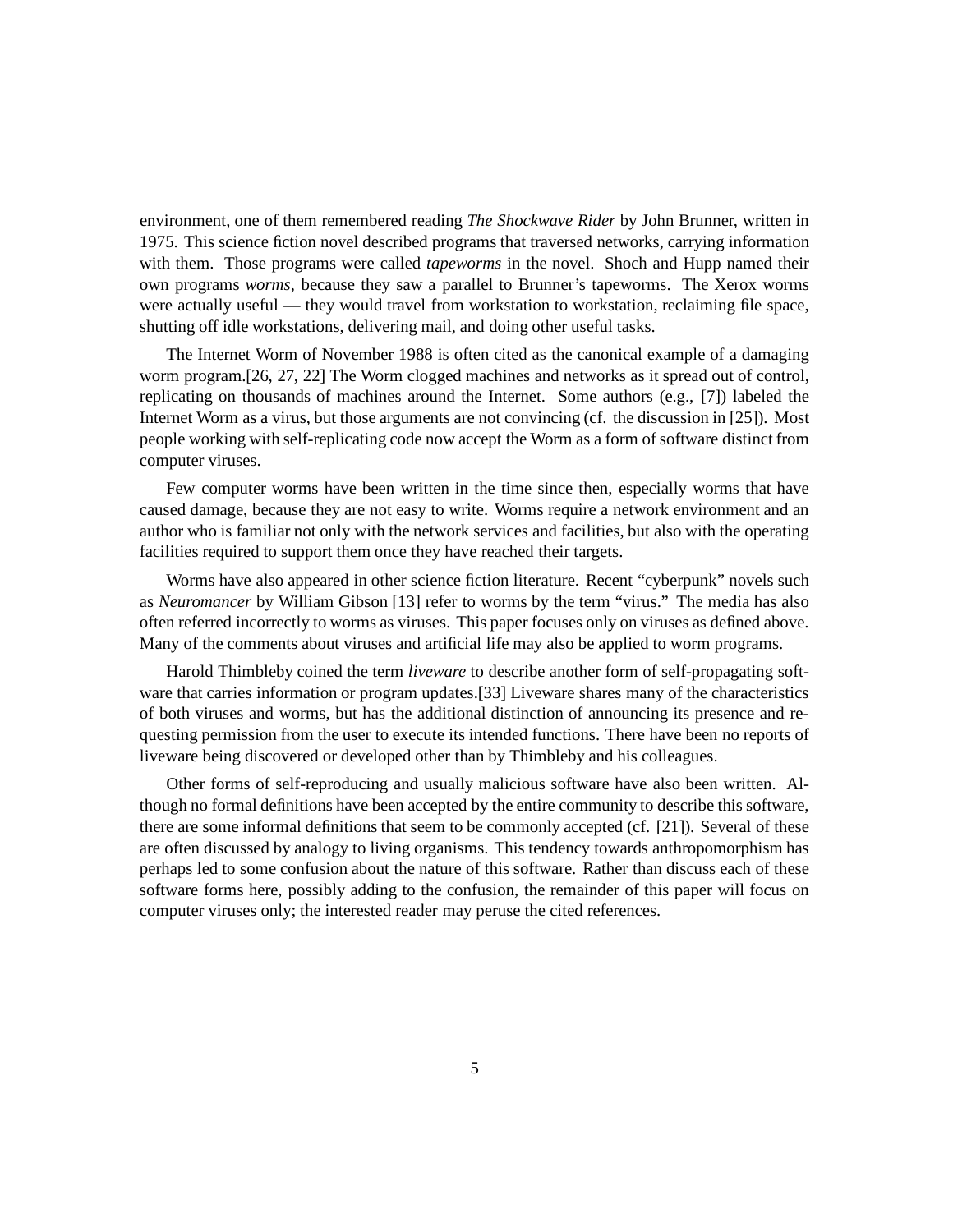## **3 Virus Structure and Operation**

True viruses have two major components: one that handles the spread of the virus, and a "payload" or "manipulation" task. The payload task may not be present (has null effect), or it may await a set of predetermined circumstances before triggering.

For a computer virus to work, it somehow must add itself to other executable code. The viral code is usually executed before the code of itsinfected host (if the host code is ever executed again). One form of classification of computer viruses is based on the three ways a virus may add itself to host code: as a shell, as an add-on, and as intrusive code.

A fourth form, the so-called *companion virus*, is not really a virus at all, but a form of *trojan horse* that uses the execution path mechanism to execute in place of a normal program. Unlike all other viral forms, it does not alter any existing code in any fashion: companion viruses create new executable files with a name similar to an existing program, and chosen so that they are normally executed prior to the "real" program. As companion viruses are not real viruses unless one uses a more encompassing definition of virus, they will not be described further here.

**Shell viruses** A shell virus is one that forms a "shell" (as in "eggshell" rather than "Unix shell") around the original code. In effect, the virus becomes the program, and the original host program becomes an internal subroutine of the viral code. An extreme example of this would be a case where the virus moves the original code to a new location and takes on its identity. When the virus is finished executing, it retrieves the host program code and begins its execution.

Almost all boot program viruses (described below) are shell viruses.

- **Add-on viruses** Most viruses are add-on viruses. They function by appending their code to the host code, and/or by relocating the host code and inserting their own code to the beginning. The add-on virus then alters the startup information of the program, executing the viral code before the code for the main program. The host code is left almost completely untouched; the only visible indication that a virus is present is that the file grows larger, if that can indeed be noticed.
- **Intrusive viruses** Intrusive viruses operate by overwriting some or all of the original host code with viral code. The replacement might be selective, as in replacing a subroutine with the virus, or inserting a new interrupt vector and routine. The replacement may also be extensive, as when large portions of the host program are completely replaced by the viral code. In the latter case, the original program can no longer function properly. Few viruses are intrusive viruses.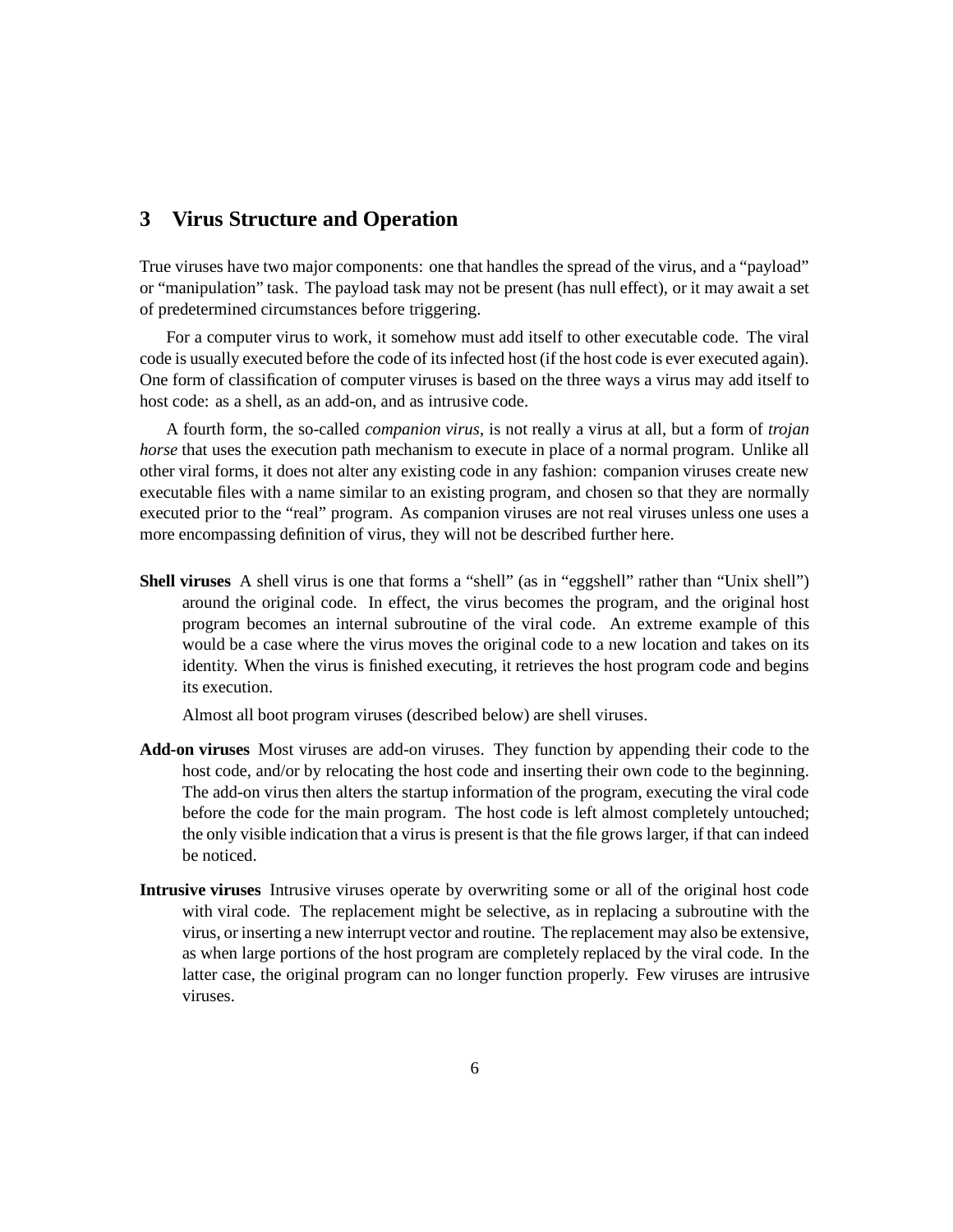

Figure 1: Shell Virus Infection

A second form of classification used by some authors (e.g., [24]) is to divide viruses into file infectors and boot (system startup) program infectors. This is not particularly clear, however, as there are viruses that spread by altering system-related code that is neither boot code nor programs. Some viruses target file system directories, for example. Other viruses infect both application files *and* boot sectors. This second form of classification is also highly specific and only makes sense for machines that have infectable (writable) boot code.

Yet a third form of classification is related to how viruses are activated and select new targets for alteration. The simplest viruses are those that run when their "host" program is run, select a target program to modify, and then transfer control to the host. These viruses are *transient* or *direct* viruses, known as such because they operate only for a short time, and they go directly to disk to seek out programs to infect.

The most "successful" PC viruses to date exploit a variety of techniques to remain resident in memory once their code has been executed and their host program has terminated. This implies that, once a single infected program has been run, the virus potentially can spread to any or all programs in the system. This spreading occurs during the entire work session (until the system is rebooted to clear the virus from memory), rather than during a small period of time when the infected program is executing viral code. These viruses are *resident* or *indirect* viruses, known as such because they stay resident in memory, and indirectly find files to infect as they are referenced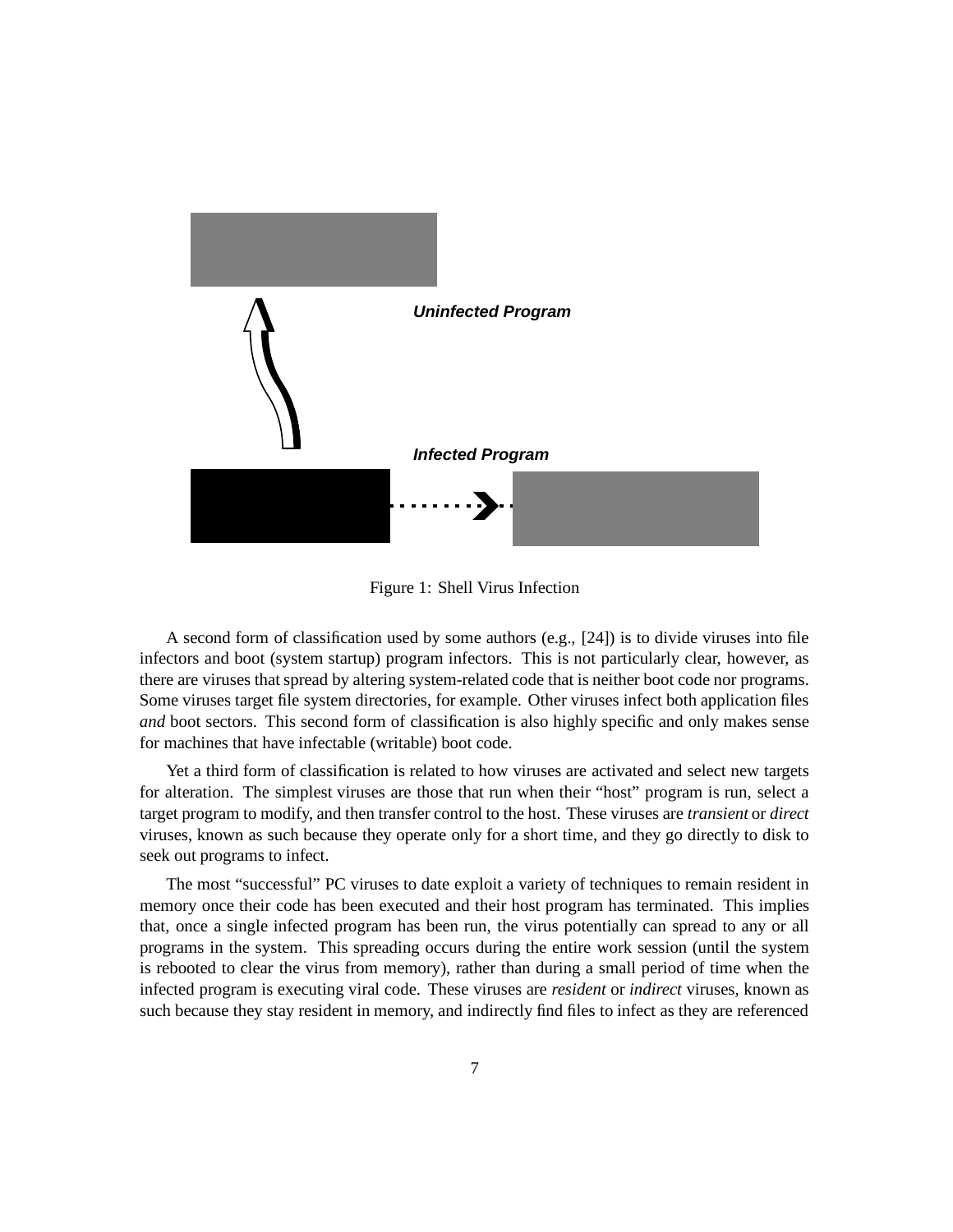

Figure 2: Add-on Virus Infection

by the user. These viruses are also known as TSR (**T**erminate and **S**tay **R**esident) viruses.

If a virus is present in memory after an application exits, how does it remain active? That is, how does the virus continue to infect other programs? The answer for personal computers running software such as MS-DOS is that the virus alters the standard interrupts used by DOS and the BIOS (Basic Input/Output System). The change to the environment is such that the virus code is invoked by other applications when they make service requests.

The PC uses many interrupts (both hardware and software) to deal with asynchronous events and to invoke system functions. All services provided by the BIOS and DOS are invoked by the user storing parameters in machine registers, then causing a software interrupt.

When an interrupt is raised, the operating system calls the routine whose address it finds in a special table known as the *vector* or *interrupt* table. Normally, this table contains pointers to handler routines in the ROM or in memory-resident portions of the DOS (see figure 4). A virus can modify this table so that the interrupt causes viral code (resident in memory) to be executed.

By trapping the keyboard interrupt, a virus can arrange to intercept the CTRL-ALT-DEL soft reboot command, modify user keystrokes, or be invoked on each keystroke. By trapping the BIOS disk interrupt, a virus can intercept all BIOS disk activity, including reads of boot sectors, or disguise disk accesses to infect as part of a user's disk request. By trapping the DOS service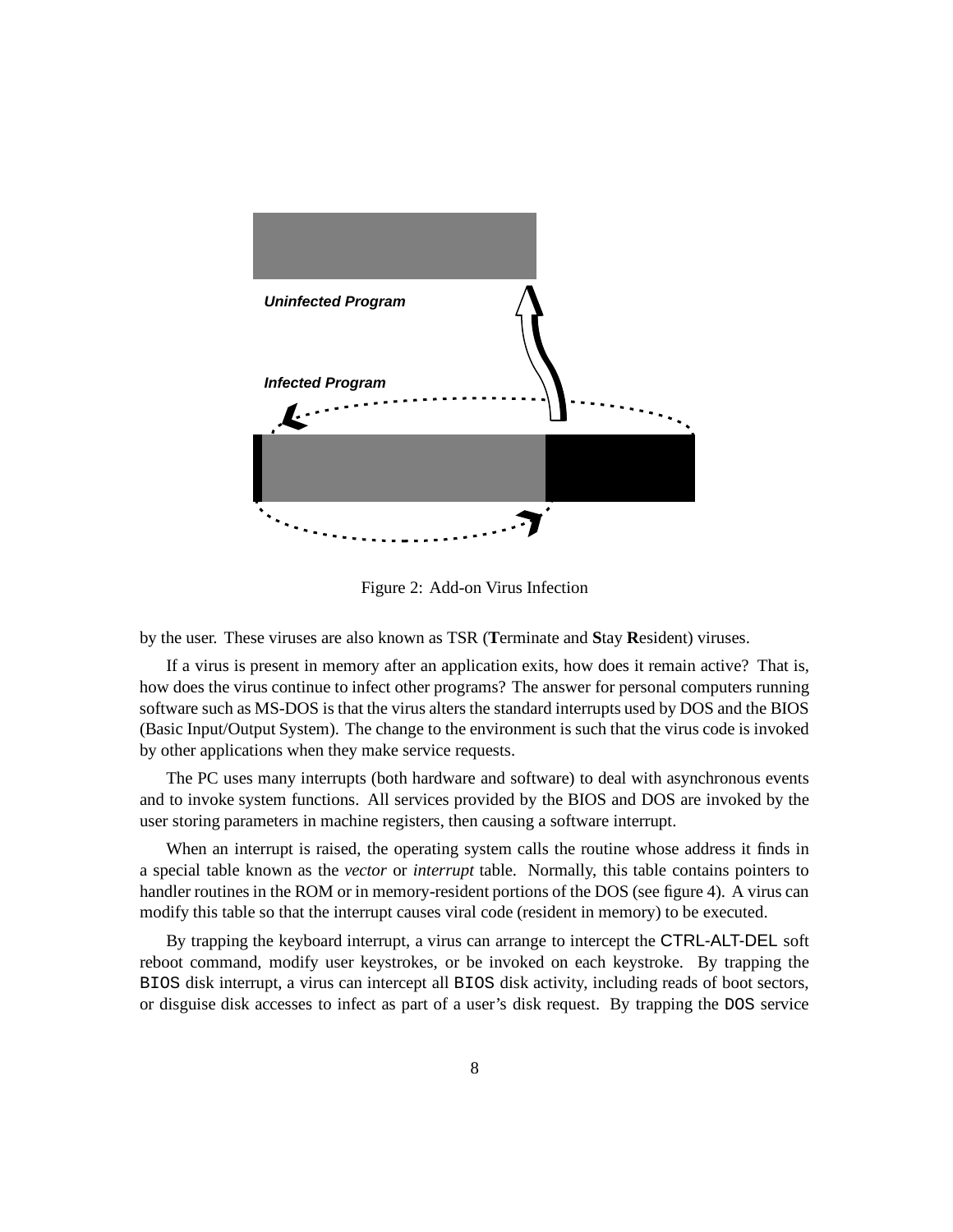

Figure 3: Intrusive Virus Infection

interrupt, a virus can intercept all DOS service requests including program execution, DOS disk access, and memory allocation requests.

A typical virus might trap the DOS service interrupt, causing its code to be executed before calling the real DOS handler to process the request. (See figure 5.)

Once a virus has infected a program or boot record, it seeks to spread itself to other programs, and eventually to other systems. Simple viruses do no more than this, but most viruses are not simple viruses. Common viruses wait for a specific triggering condition, and then perform some activity. The activity can be as simple as printing a message to the user, or as complex as seeking particular data items in a specific file and changing their values. Often, viruses are destructive, removing files or reformatting entire disks. Many viruses are also faulty and may cause unintended damage.

The conditions that trigger viruses can be arbitrarily complex. If it is possible to write a program to determine a set of conditions, then those same conditions can be used to trigger a virus. This includes waiting for a specific date or time, determining the presence or absence of a specific set of files (or their contents), examining user keystrokes for a sequence of input, examining display memory for a specific pattern, or checking file attributes for modification and permission information. Viruses also may be triggered based on some random event. One common trigger component is a counter used to determine how many additional programs the virus has succeeded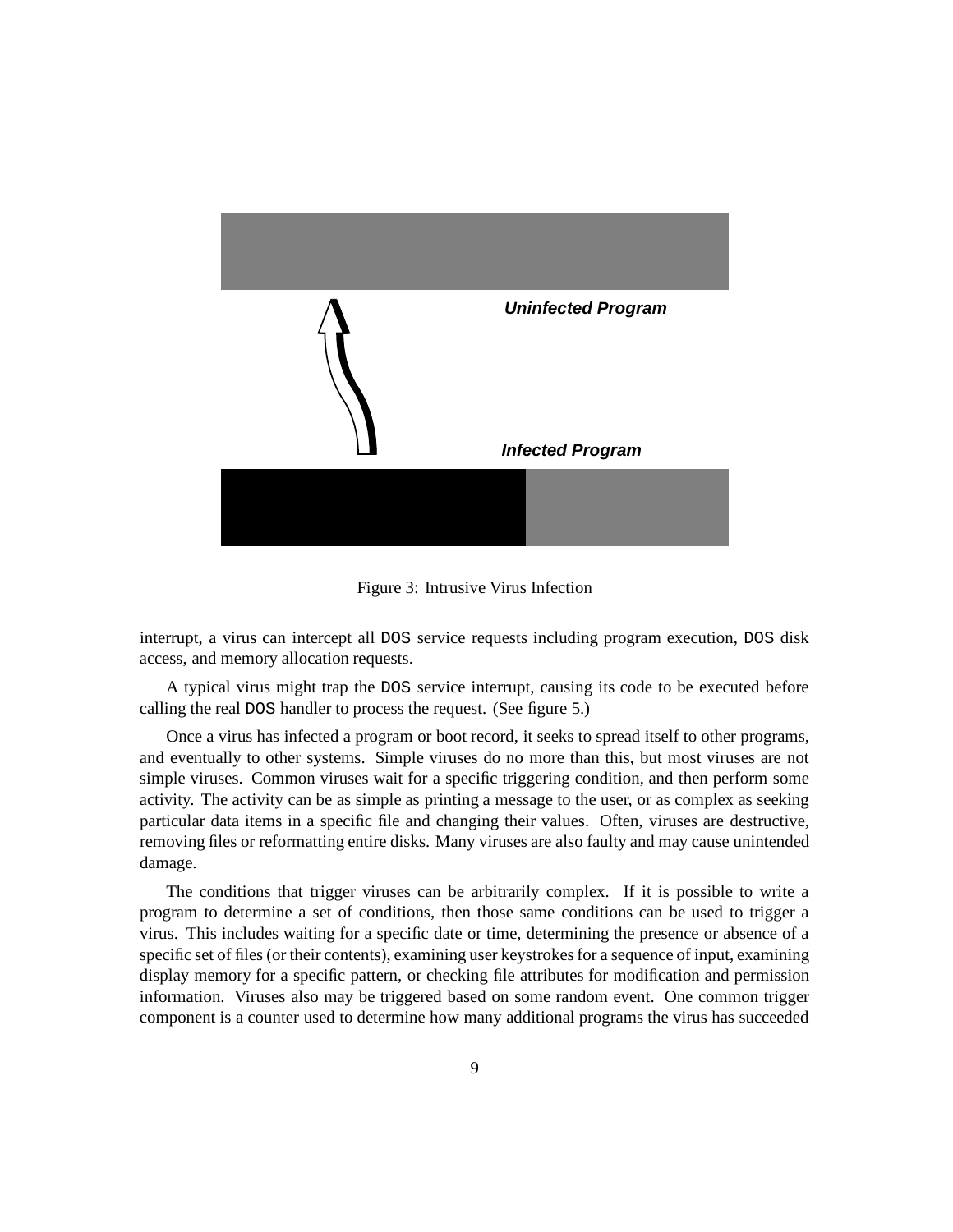

Figure 4: Normal interrupt usage



Figure 5: Interrupt vectors with TSR virus

in infecting — the virus does not trigger until it has propagated itself a certain minimum number of times. Of course, the trigger can be any combination of conditions, too.

Computer viruses can infect any form of writable storage, including hard disk, floppy disk, tape, optical media, or memory. Infections can spread when a computer is booted from an infected disk, or when an infected program is run. This can occur either as the direct result of a user invoking an infected program, or indirectly through the system executing the code as part of the system boot sequence or a background administration task. It is important to realize that often the chain of infection can be complex and convoluted. With the presence of networks, viruses can also spread from machine to machine as executable code containing viruses is shared between machines.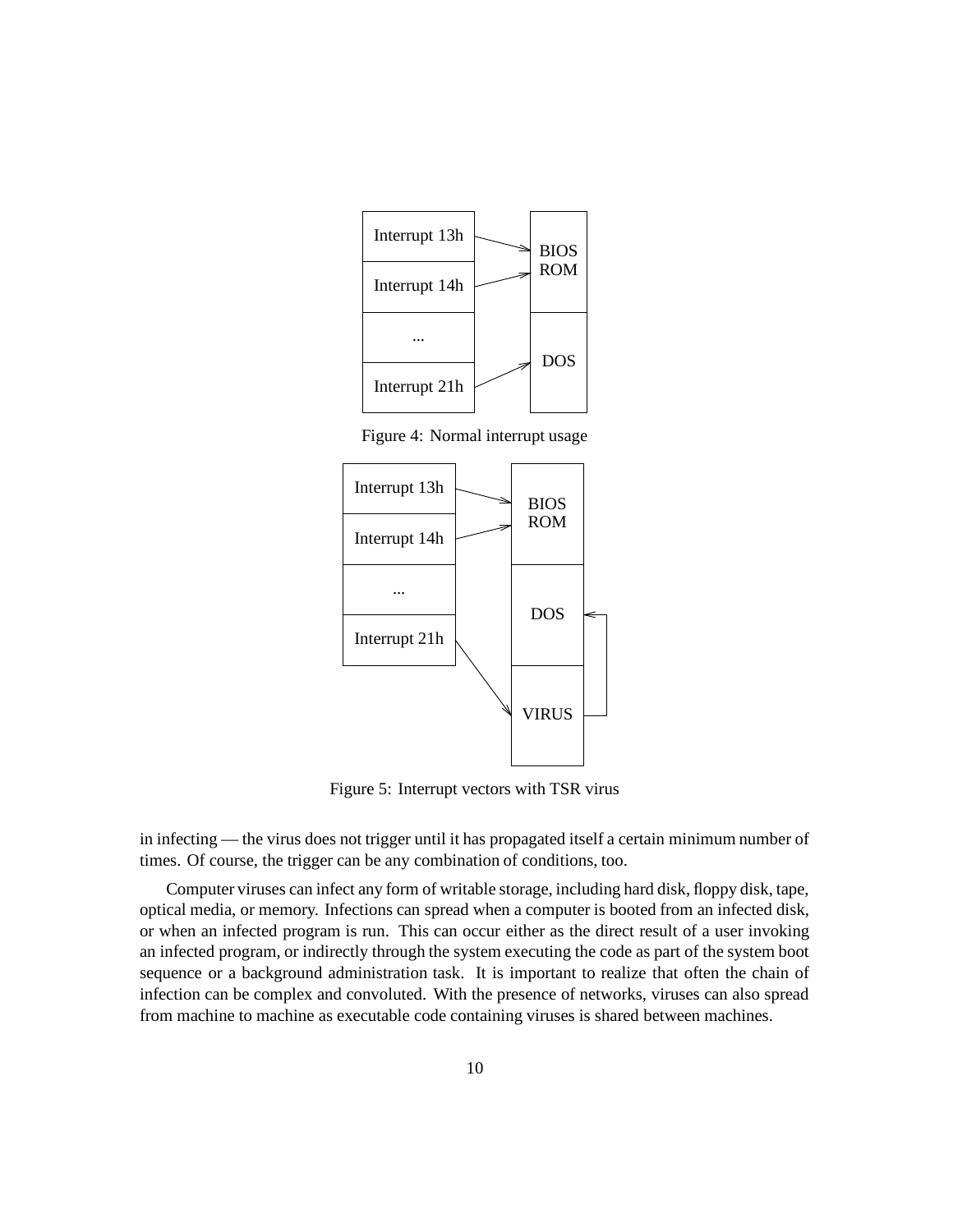Once activated, a virus may replicate into only one program at a time, it may infect some randomly-chosen set of programs, or it may infect every program on the system. Sometimes a virus will replicate based on some random event or on the current value of the clock. The different methods will not be presented in detail because the result is the same: there are additional copies of the virus on the system.

## **4 Evolution of Viruses**

Since the first viruses were written, we have seen what may be classified as five "generations" of viruses. Each new class of viruses has incorporated new features that make the viruses more difficult to detect and remove. Here, as with other classification and naming issues related to viruses, different researchers use different terms and definitions (cf. [9, Appendix 10]). The following list presents one classification derived from a number of these sources. Note that these "generations" do not necessarily imply chronology. For instance, several early viruses (e.g., the "Brain" and "Pentagon" viruses) had stealth and armored characteristics. Rather, this list describes increasing levels of sophistication and complexity represented by computer viruses in the MS-DOS environment.

#### **4.1 First generation: Simple**

The first generation of viruses were the simple viruses. These viruses did nothing very significant other than replicate. Many new viruses being discovered today still fall into this category. Damage from these simple viruses is usually caused by bugs or incompatibilities in software that were not anticipated by the virus author.

First generation viruses do nothing to hide their presence on a system, so they can usually be found by means as simple as noting an increase in size of files or the presence of a distinctive pattern in an infected file.

## **4.2 Second generation: Self-recognition**

One problem encountered by viruses is that of repeated infection of the host, leading to depleted memory and early detection. In the case of boot sector viruses, this could (depending on strategy) cause a long chain of linked sectors. In the case of a program-infecting virus, repeated infection may result in continual extension of the host program each time it is reinfected. There are indeed some older viruses that exhibit this behavior.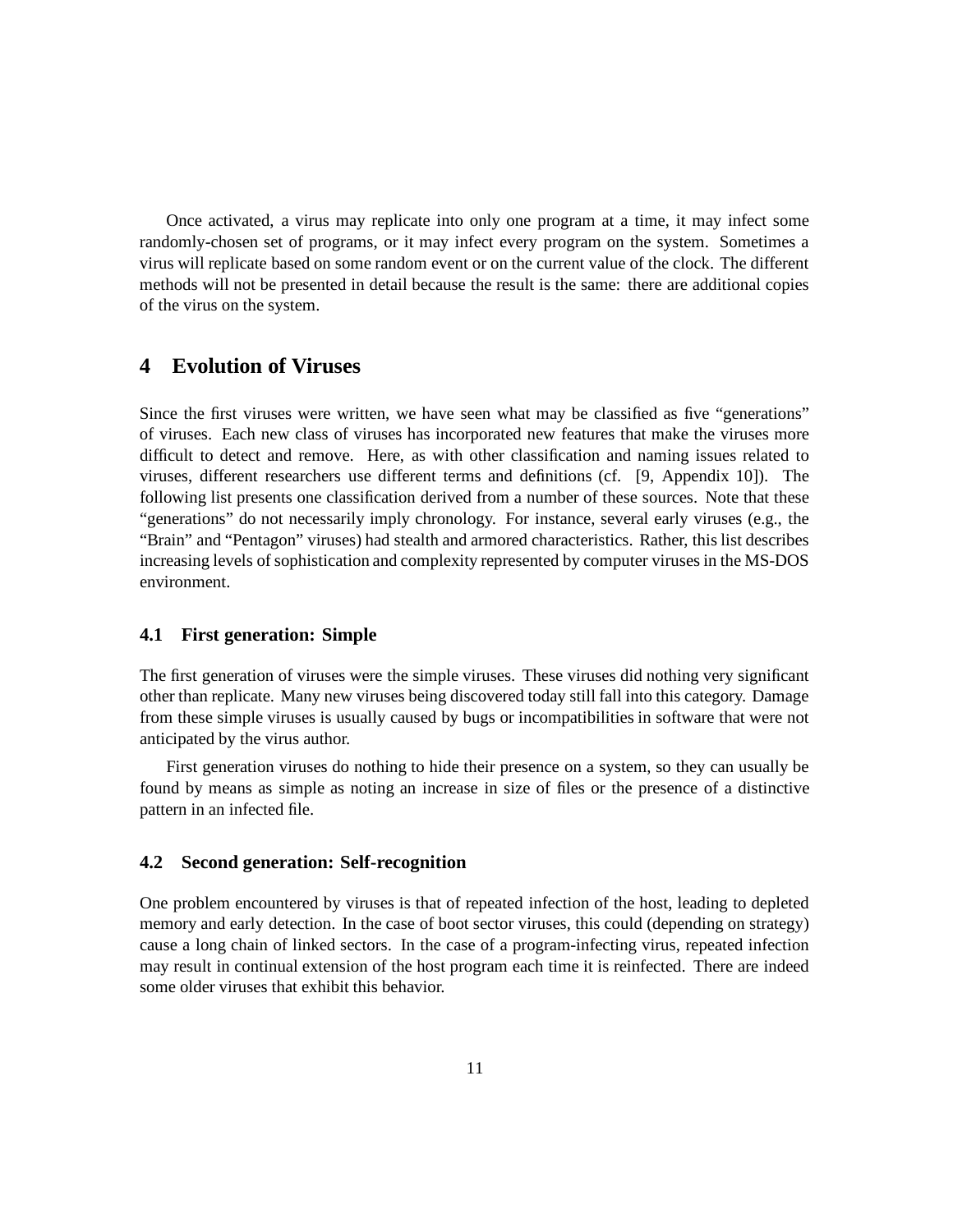To prevent this unnecessary growth of infected files, second-generation viruses usually implant a unique *signature* that signals that the file or system is infected. The virus will check for this signature before attempting infection, and will place it when infection has taken place; if the signature is present, the virus will not reinfect the host.

A virus signature can be a characteristic sequence of bytes at a known offset on disk or in memory, a specific feature of the directory entry (e.g., alteration time or file length), or a special system call available only when the virus is active in memory.

The signature presents a mixed blessing for the virus. The virus no longer performs redundant infections that might present a clue to its presence, but the signature does provide a method of detection. Virus sweep programs can scan files on disk for the signatures of known viruses, or even "inoculate" the system by providing the viral signature in clean systems to prevent the virus from attempting infection.

## **4.3 Third Generation: Stealth**

Most viruses may be identified on a contaminated system by means of scanning the secondary storage and searching for a pattern of data unique to each virus. To counteract such scans, some resident viruses employ stealth techniques. These viruses subvert selected system service call interrupts when they are active. Requests to perform these operations are intercepted by the virus code. If the operation would expose the presence of the virus, the operation is redirected to return false information.

For example, a common virus technique is to intercept I/O requests that would read sectors from disk. The virus code monitors these requests. If a read operation is detected that would return a block containing a copy of the virus, the active code returns instead a copy of the data that would be present in an uninfected system. In this way, virus scanners are unable to locate the virus on disk when the virus is active in memory. Similar techniques may be employed to avoid detection by other operations.

#### **4.4 Fourth Generation: Armored**

As anti-virus researchers have developed tools to analyze new viruses and craft defenses, virus authors have turned to methods to obfuscate the code of their viruses. This "armoring" includes adding confusing and unnecessary code to make it more difficult to analyze the virus code. The defenses may also take the form of directed attacks against anti-virus software, if present on the affected system. These viruses appeared starting in 1990.

Viruses with these forms of defenses tend to be significantly larger than simpler viruses and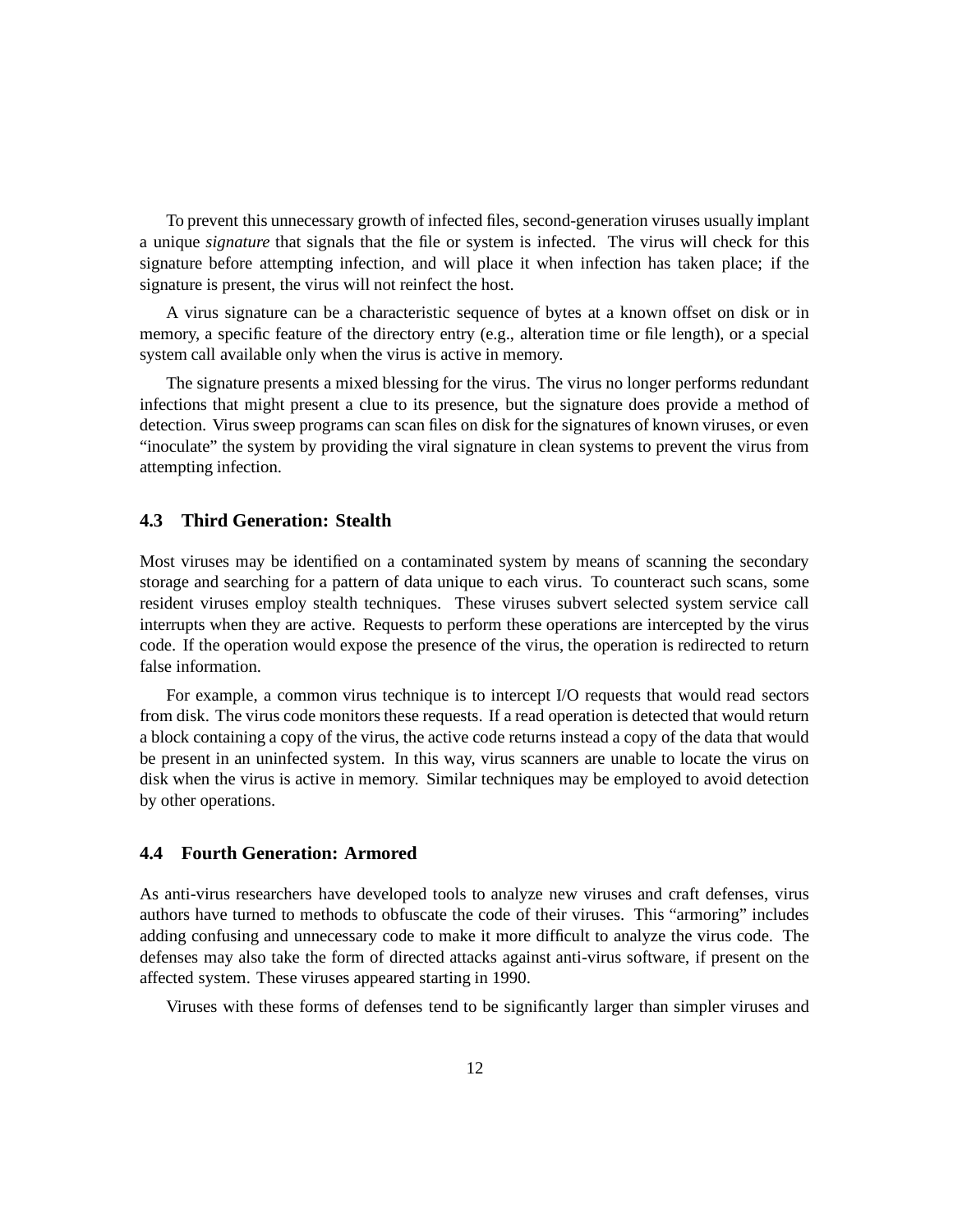thus more easily noticed. Furthermore, the complexity required to significantly delay the efforts of trained anti-virus experts appears to be far beyond anything that has yet appeared.

#### **4.5 Fifth Generation: Polymorphic**

The most recent class of viruses to appear on the scene are the polymorphic or self-mutating viruses. These are viruses that infect their targets with a modified or encrypted version of themselves. By varying the code sequences written to the file (but still functionally equivalent to the original), or by generating a different, random encryption key, the virus in the altered file will not be identifiable through the use of simple byte matching. To detect the presence of these viruses requires that a more complex algorithm be employed that, in effect, reverses the masking to determine if the virus is present.

Several of these viruses have become quite wide-spread. Some virus authors have released virus "toolkits" that can be incorporated into a complete virus to give it polymorphic capabilities. These toolkits have been circulated on various bulletin boards around the world, and incorporated in several viruses.

## **5 Defenses and Outlook**

There are several methods of defense against viruses. Unfortunately, no defense is perfect. It has been shown that any sharing of writable memory or communications with any other entity introduces the possibility of virus transmission. Furthermore, Cohen, Adleman, and others have shown proofs that the problem of writing a program to exactly detect all viruses is formally undecidable: it is not possible to write a program that will detect every virus without any error.

Of some help is the observation that it is trivial to write a program that identifies all infected programs with 100% accuracy. Unfortunately, this program must identify *every* (or nearly so) program as infected, whether it is or not! This is not particularly helpful to the user, and the challenge is to write a detection mechanism that finds most viruses without generating an excessive number of false positive reports.

Defense against viruses generally takes one of three forms:

**Activity monitors** Activity monitors are programs that are resident on the system. They monitor activity, and either raise a warning or take special action in the event of suspicious activity. Thus, attempts to alter the interrupt tables in memory, or to rewrite the boot sector would be intercepted by such monitors. This form of defense can be circumvented (if implemented in software) by viruses which activate earlier in the boot sequence than the monitor code.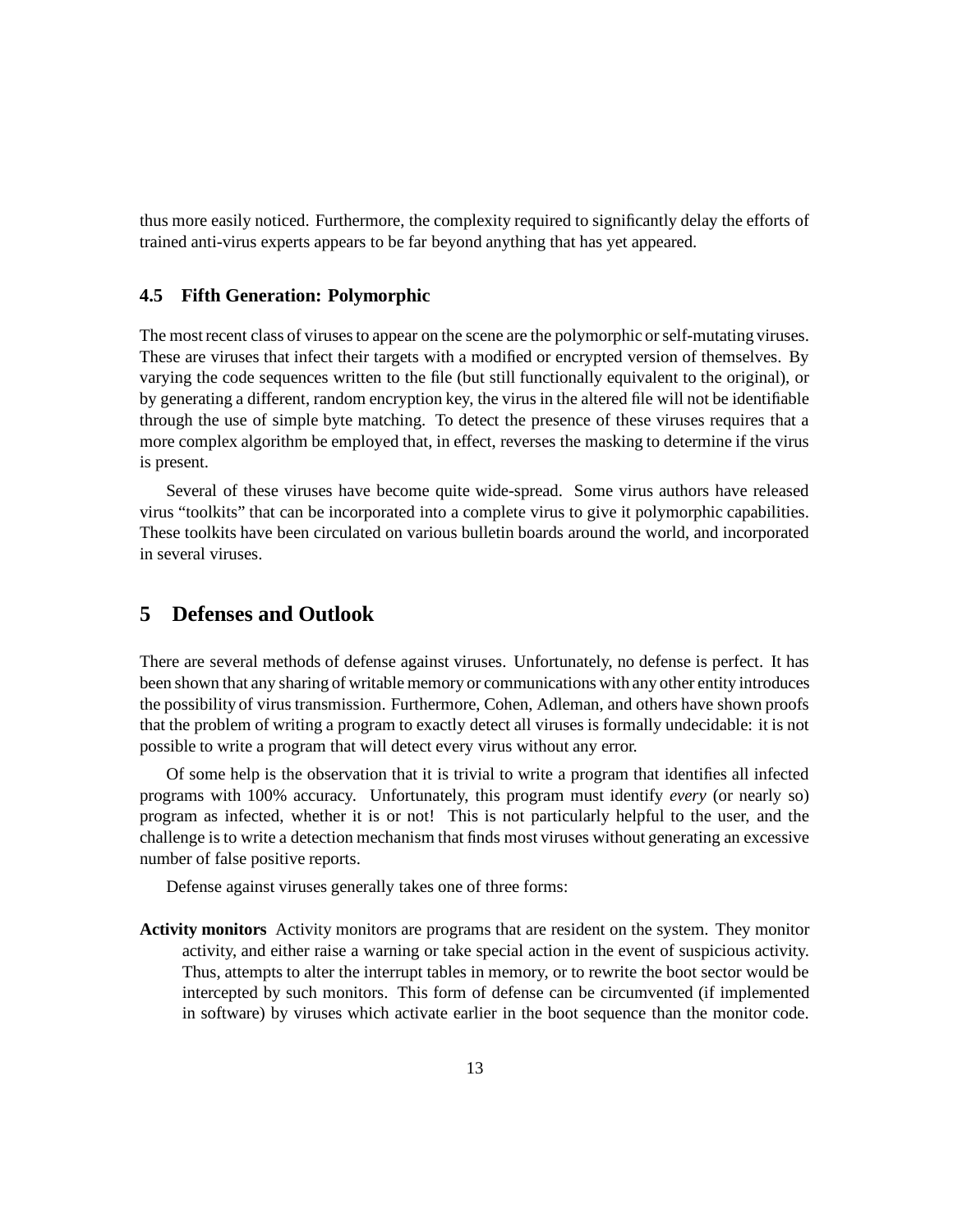They are further vulnerable to virus alteration if used on machines without hardware memory protection — as is the case with all common personal computers.

Another form of monitor is one that emulates or otherwise traces execution of a suspect application. The monitor evaluates the actions taken by the code, and determines if any of the activity is similar to what a virus would undertake. Appropriate warnings are issued if suspicious activity is identified.

**Scanners** Scanners have been the most popular and widespread form of virus defense. A scanner operates by reading data from disk and applying pattern matching operations against a list of known virus patterns. If a match is found for a pattern, a virus instance is announced.

Scanners are fast and easy to use, but they suffer from many disadvantages. Foremost among the disadvantages is that the list of patterns must be kept up-to-date. In the MS-DOS world, new viruses are appearing by as many as several dozen each week. Keeping a pattern file up-to-date in this rapidly changing environment is difficult.

A second disadvantage to scannersis one of false positive reports. As more patterns are added to the list, it becomes more likely that one of them will match some otherwise legitimate code. A further disadvantage is that polymorphic viruses cannot be detected with scanners.

To the advantage of scanners, however, is their speed. Scanning can be made to work quite quickly. Scanning can also be done portably and across platforms, [17], and pattern files are easy to distribute and update. Furthermore, of the new viruses discovered each week, few will ever become widespread. Thus, somewhat out-of-date pattern files are still adequate for most environments. Scanners equipped with algorithmic or heuristic checking may also find most polymorphic viruses. It isfor these reasons that scanners are the most widely-used form of anti-virus software.

**Integrity checkers/monitors** Integrity checkers are programs that generate checkcodes (e.g., checksums, cyclic redundancy codes (CRCs), secure hashes, message digests, or cryptographic checksums) for monitored files.[20] Periodically, these checkcodes are recomputed and compared against the saved versions. If the comparison fails, a change is known to have occurred to the file, and it is flagged for further investigation. Integrity monitors run continuously and check the integrity of files on a regular basis. Integrity shells recheck the checkcode prior to every execution.[3]

Integrity checking is an almost certain way to discover alterations to files, including data files. As viruses must alter files to implant themselves, integrity checking will find those changes, Furthermore, it does not matter if the virus is known or not — the integrity check will discover the change no matter what causes it. Integrity checking also may find other changes caused by buggy software, problems in hardware, and operator error.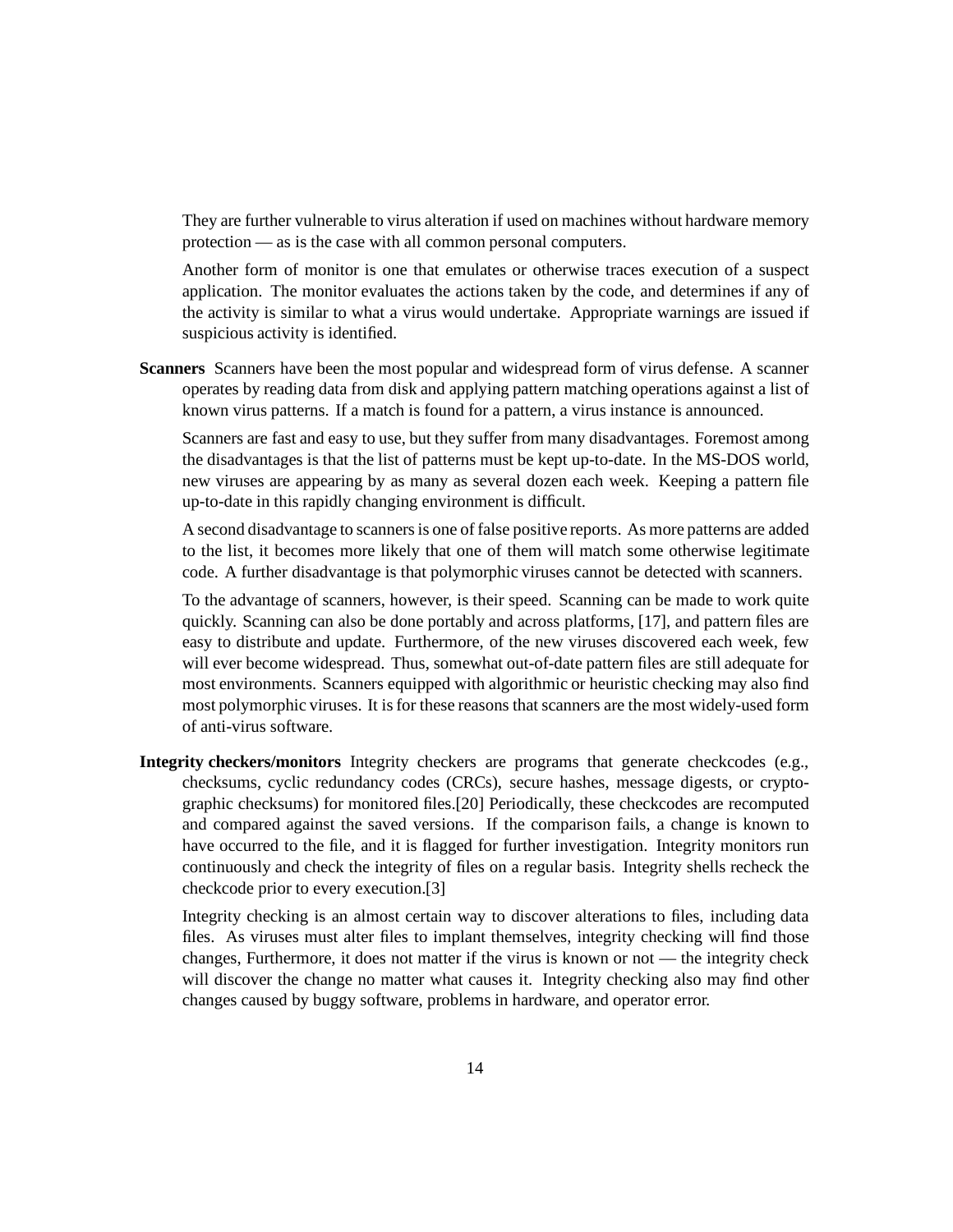Integrity checking also has drawbacks. On some systems, executable files change whenever the user runs the file, or when a new set of preferences is recorded. Repeated false positive reports may lead the user to ignore future reports, or disable the utility. It is also the case that a change may not be noticed until after an altered file has been run and a virus spread. More importantly, the initial calculation of the checkcode must be performed on a known-unaltered version of each file. Otherwise, the monitor will never report the presence of a virus, probably leading the user to believe the system is uninfected.

Several vendors have begun to build self-checking into their products. This is a form of integrity check that is performed by the program at various times as it runs. If the self-check reveals some unexpected change in memory or on disk, the program will terminate or warn the user. This helps to signal the presence of a new virus quickly so that further action may be taken.

If no more computer viruses were written from now on, there would still be a computer virus problem for many years to come. Of the thousands of reported computer viruses, several hundred are well-established on various types of computers around the world. The population of machines and archived media is such that these viruses would continue to propagate from a rather large population of contaminated machines.

Unfortunately, there appears to be no lessening of computer virus activity, at least within the MS-DOS community. Several new viruses are appearing every day. Some of these are undoubtedly being written out of curiosity and without thought for the potential damage. Others are being written with great purpose, and with particular goals in mind — both political and criminal. Although it would seem of little interest to add to the swelling number of viruses in existence, many individuals seem to be doing exactly that.

## **6 Viruses as Artificial Life**

Now that we know what computer viruses are, and how they spread, we can examine the question of whether they represent a form of artificial life. The first, and obvious, question is "What is life?" Without an answer to this question, we will be unable to say if a computer virus is "alive."

One very reasonable list of properties associated with life was presented in [8]. That list included:

- *Life is a pattern in space-time* rather than a specific material object.
- *Self-reproduction*, in itself or in a related organism.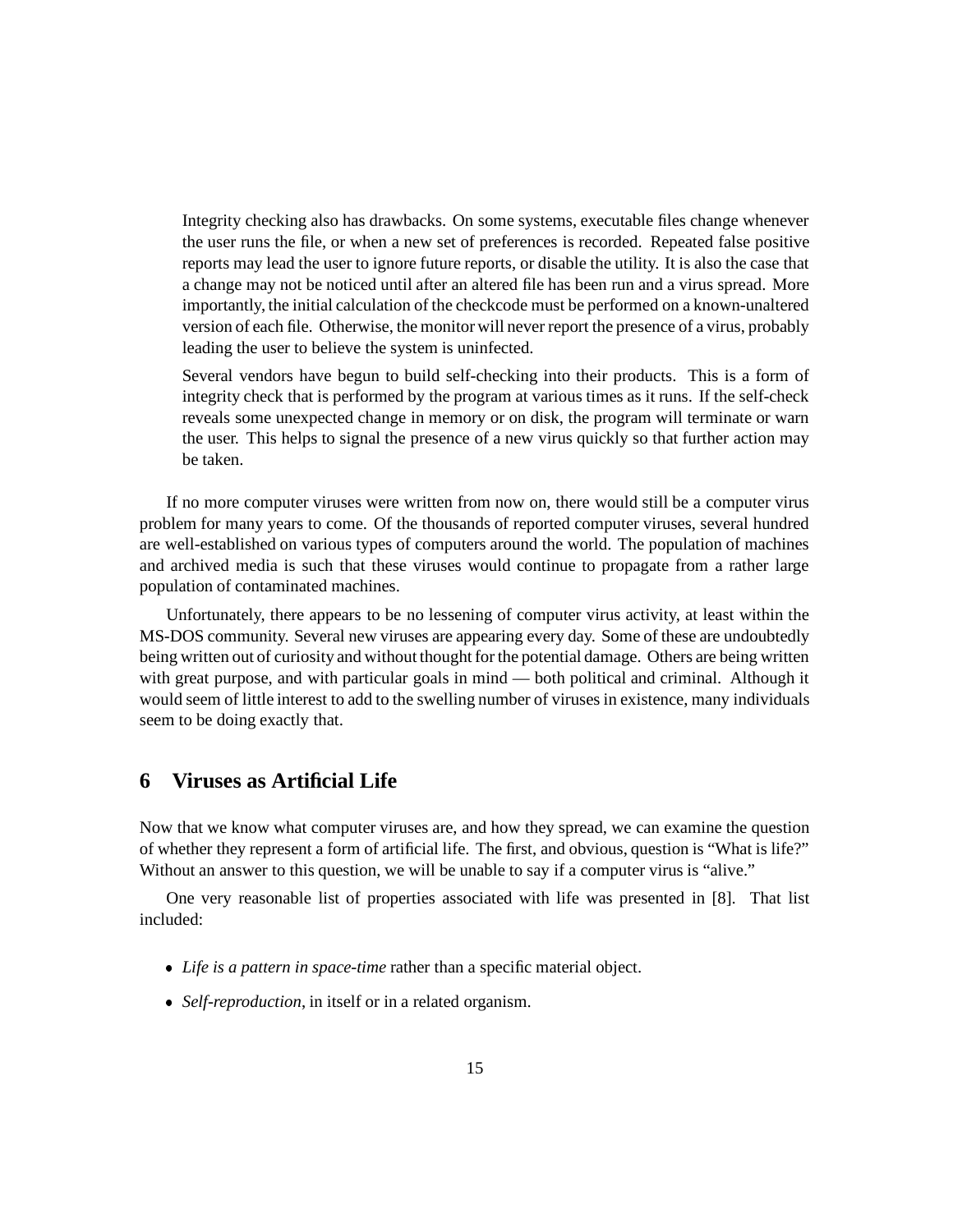- *Information storage of a self-representation.*
- *A metabolism* that converts matter/energy.
- *Functional interactions with the environment.*
- *Interdependence of parts*.
- *Stability under perturbations* of the environment.
- *The ability to evolve*.
- *Growth or expansion*

Let us examine each of these characteristics in relation to computer viruses.

#### **6.1 Viruses as patterns in space-time**

There is a near match to this characteristic. Viruses are represented by patterns of computer instructions that exist over time on many computer systems. Viruses are not associated with the physical hardware, but with the instructions executed (sometimes) by that hardware. Computer viruses, like all functional computer code, are simply manifestations of algorithms. The algorithms themselves also represent an underlying pattern.

It is questionable if these patterns exist in space, however, unless one extends the definition of space to "cyberspace," as represented by a computer system. The patterns of the viruses are a temporary set of electrical and magnetic field changes in the memory or storage of computer systems. The existence of the virus is only within these patterns of energy. Arguably, the code for each virus could be printed in ink on paper, resulting in a more substantiative existence. That, however, is merely a representation of the true virus, and should not be viewed as existence any more than a picture of a person is itself the person.

## **6.2 Self-reproduction of viruses**

One of the primary characteristics of computer viruses is their ability to reproduce themselves (or an altered version of themselves). Thus, this characteristic seems to be met. One of the key characteristics is their ability to reproduce.

However, it is perhaps more interesting to examine this aspect in light of the agent of reproduction. The virus code is not itself the agent — the computer is. It is questionable if this can be considered sufficient for purposes of classification as artificial life. To do so would imply that (for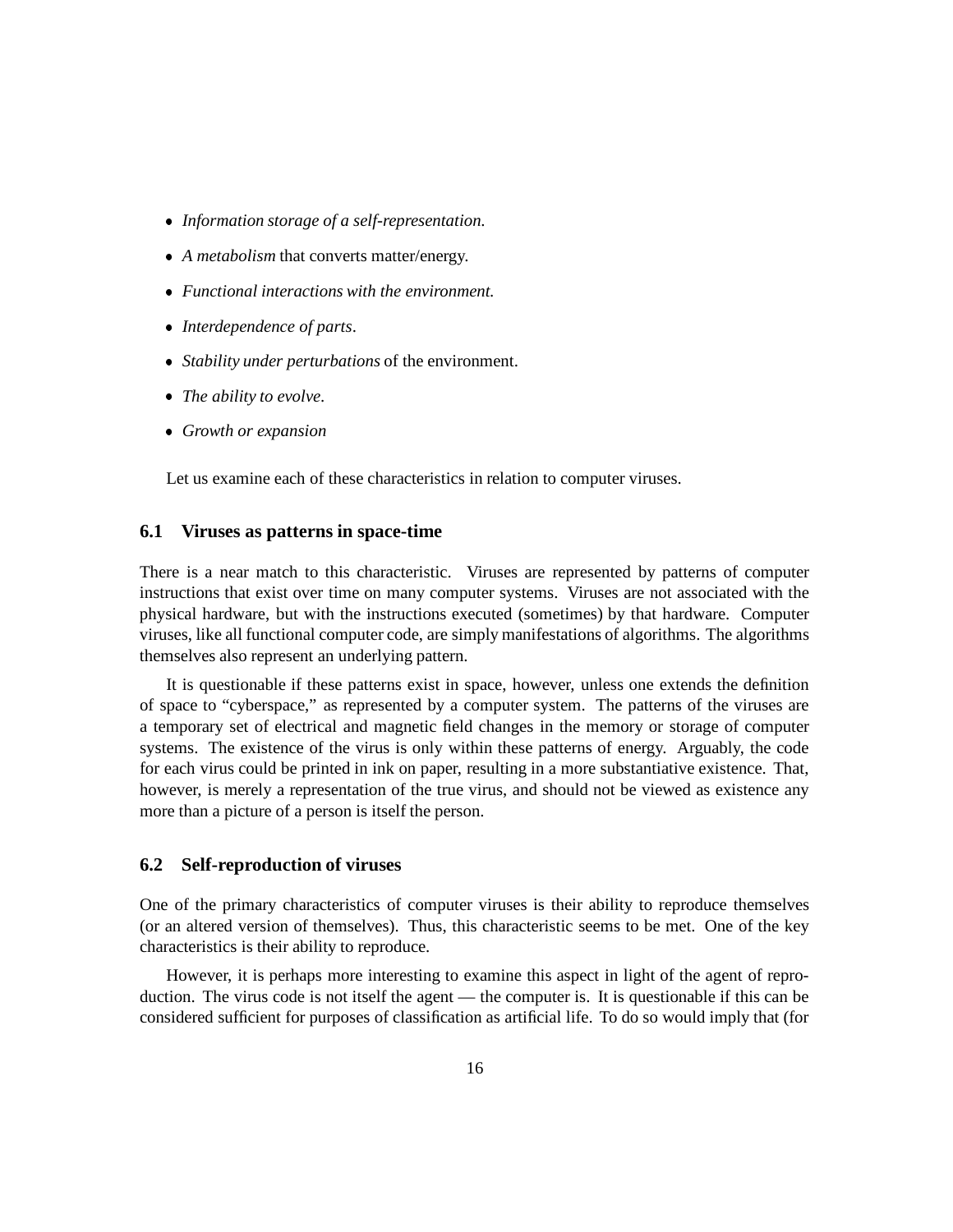instance) the blueprints for a Xerox machine are capable of self-reproduction: when outside agents follow the instructions therein, it is possible to produce a new machine that can then be used to make a copy of them. It is not the blueprint (algorithm; virus) that is the agent of change, but the entity that interprets it.

## **6.3 Information storage of a self-representation**

This is the most obvious match for computer viruses. The code that defines the virus is a template that is used by the virus to replicate itself. This is similar to the DNA molecules of what we recognize as organic life.

## **6.4 Virus metabolism**

This property involves the organism taking in energy or matter from the environment and using it for its own activity. Computer viruses use the energy of computation expended by the system to execute. They do not convert matter, but make use of the electrical energy present in the computer to traverse their patterns of instructions and infect other programs. In this sense, they have a metabolism.

Again, however, we are forced to change this view if we examine the case more closely. The expenditure of energy is not by the virus, but by the underlying computer system. If the virus were not active, and an interactive game were being run instead, the same amount of energy would be used. In most systems, even if no program is being run, the energy use remains constant. Thus, we must conclude that viruses do not actually have a metabolism.

## **6.5 Functional interactions with the virus's environment**

Viruses perform examinations of their host environments as part of their activities. They alter interrupts, examine memory and disk architectures, and alter addresses to hide themselves and spread to other hosts. They very obviously alter their environment to support their existence. Many viruses accidentally alter their environment because of bugs or unforeseen interactions. The major portion of damage from all computer viruses is a result of these interactions.

## **6.6 Interdependence of virus parts**

Living organisms cannot be arbitrarily divided without destroying them. The same is true of computer viruses. Should a computer virus have a portion of its "anatomy" excised, the virus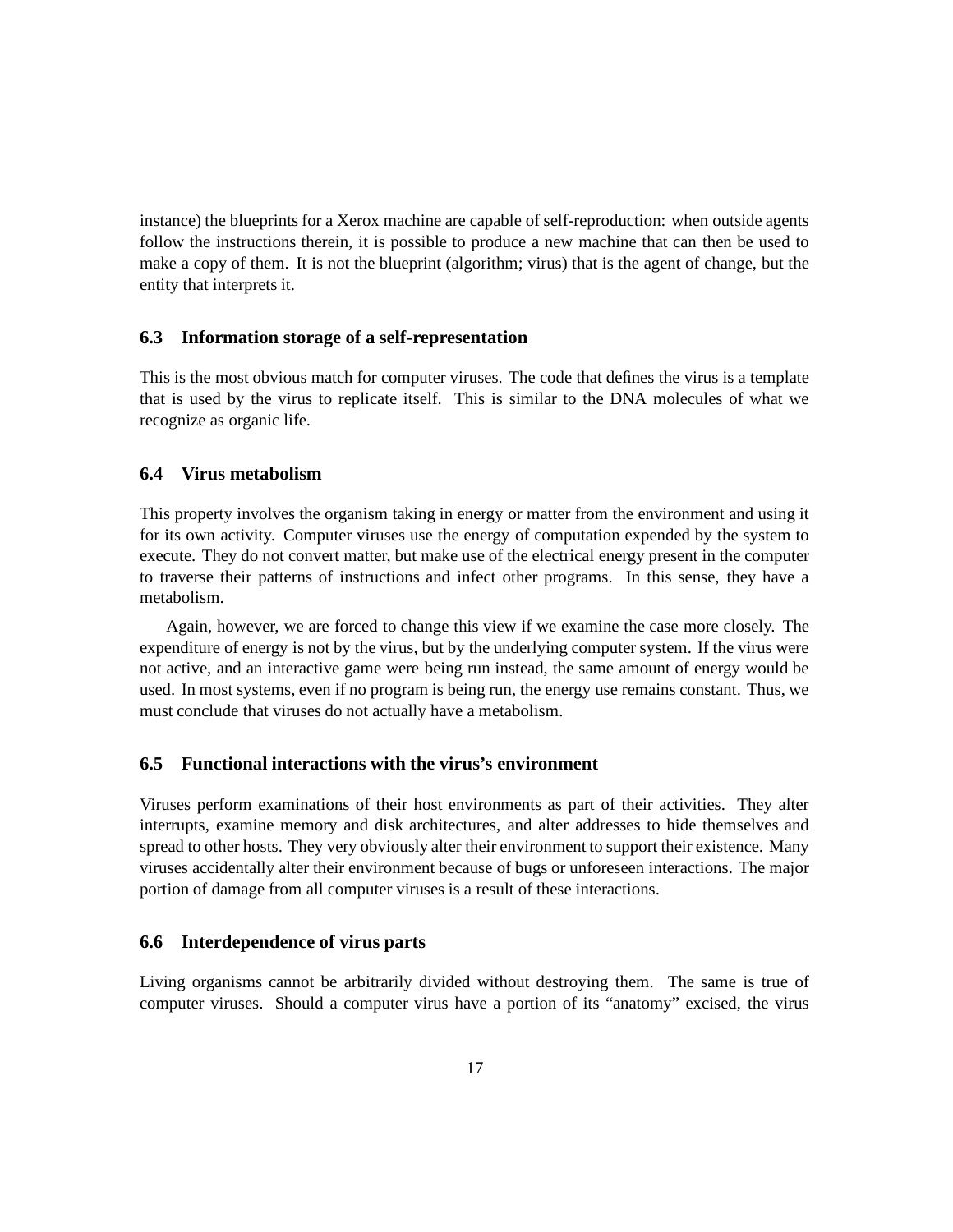would probably cease to function normally, if at all. Few viruses are written with superfluous code, and even so, the working code cannot be divided without disabling the virus.

However, it is interesting to note that the virus can be reassembled later and regain its functional status. If a living organism (as we know them) were to be divided into its component parts for a period of time, then reassembled, it would not become "alive" again. In this sense, computer viruses are more like simple machines or chemical reactions rather than instances of living things.

## **6.7 Virus stability under perturbations**

Computer viruses run on a variety of machines under different operating systems. Many of them are able to compromise (and defeat) anti-virus and copy protection mechanisms. They may adjust on-the-fly to conditions of insufficient storage, disk errors, and other exceptional events. Some are capable of running on most variants of popular personal computers under almost any software configuration — a stability and robustness seen in few commercial applications.

## **6.8 Virus evolution**

Here, too, viruses display a difference from systems we traditionally view as "alive." No computer viruses evolve as we commonly use the term, although it is conceivable that a very complex virus could be programmed to evolve and change. However, such a virus would be so large and complex as to be many orders of magnitude larger than most host programs, and probably bigger than the host operating systems. Thus, there is some doubt that such a virus could run on enough hosts to allow it to evolve. (Note that "evolve" implies a change in function or attributes; polymorphic viruses represent cases of random changes in structure but not functionality.)

Higher-level mutations of viruses do exist, however. There are variants of many known viruses, with over a dozen known for some IBM PC viruses. The variations involved can be very small, on the order of two or three instructions difference, to major changes involving differences in messages, activation, and replication. The source of these variations appears to be programmers (the original virus authors or otherwise) who alter the viruses to avoid anti-viral mechanisms, or to cause different kinds of damage. Polymorphic viruses alter their copies to avoid detection, but the pattern of alteration is ultimately a human product. These changes do not constitute evolution, however.

Interestingly, there is also one case where two different strains of a Macintosh virus are known to interact to form infections unlike the "parents," although these interactions usually produce "sterile" offspring that are unable to reproduce further. This likewise does not appear to be evolution as we know it. [19]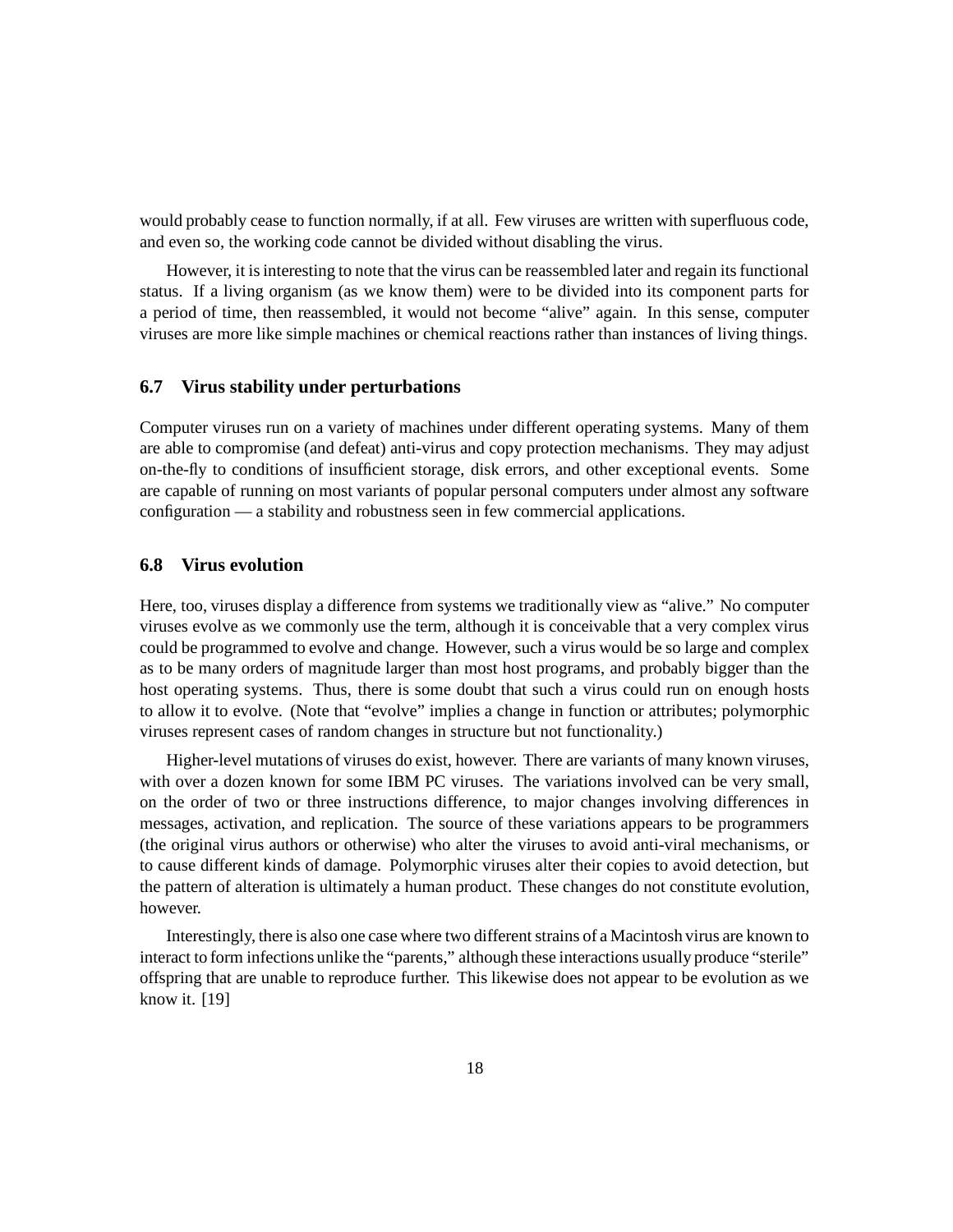## **6.9 Growth**

Viruses certainly do exhibit a form of growth, in the sense that there are more of them in a given environment over time. Some transient viruses will infect every file on a system after only a few activations. The spread of viruses through commercial software and public bulletin boards is another indication of their wide-spread replication. Although accurate numbers are difficult to derive, reports over the last few years indicate an approximate yearly doubling in the number of systems infected by computer viruses. Clearly, computer viruses are exhibiting significant growth.

## **6.10 Other behavior**

As already noted, computers viruses exhibit "species" with well-defined ecological niches based on host machine type, and variations within these species. These species are adapted to specific environments and will not survive if moved to a different environment.

Some viruses also exhibit predatory behavior. For instance, the DenZuk virus will seek out and overwrite instances of the Brain virus if both are present on the same system. Other viruses exhibit territorial behavior — marking their infected domain so that others of the same type will not enter and compete with the original infection. Some viruses also exhibit self-protective behavior, including camouflage techniques.

It is important to note, however, that none of these characteristics came from the viruses themselves. Rather, each change and addition to virus behavior has been wrought by an outside agency: the programmer. These changes have been in reaction to a perceived need to "enhance" the virus — usually to make it more difficult to find.

It might well be argued that more traditional living organisms may also undergo change from without. As an example, background radiation may cause occasional random mutations. However, programmers are the only source of change to computer viruses, and this distinction is worth noting; other living systems undergo changes to themselves and their progeny without obvious outside agencies.

## **7 Concluding Comments**

Our study of computer viruses at first suggests they are close to what we might define as "artificial life." However, upon closer examination, a number of significant deficiencies can be found. These lead us to conclude that computer viruses are not "alive," nor is it possible to refine them so as to make them "alive" without drastically altering our definition of "life."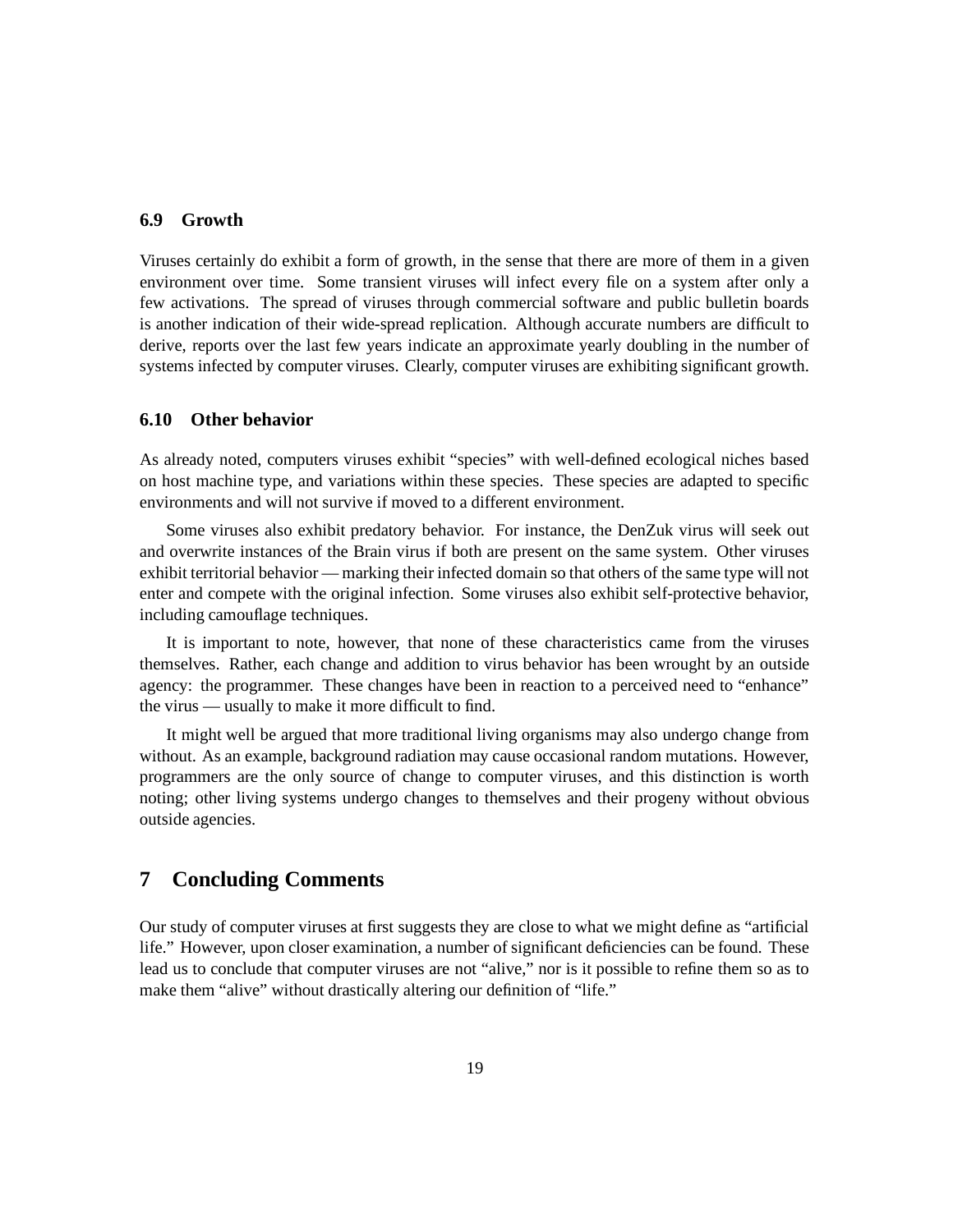To suggest that computer viruses are alive also implies that some part of their environment the computers, programs, or operating systems — also represents artificial life. Can life exist in an otherwise barren and empty ecosystem? A definition of "life" should probably include something about the environment in which that life exists.

Undoubtedly, we could adjust our definitions and characteristics to encompass computer viruses or to better exclude them. This illustrates one of the fundamental difficulties with the entire field of artificial life: how to define essential characteristics in such a way as to unambiguously define living systems. Computer viruses provide one interesting example against which such definitions may be tested.

From this, we can observe that computer viruses (and their kin) provide an interesting means of modeling life. For at least this reason, research into computer viruses (using the term in a broader sense, ala Cohen) may be of some scientific interest. By modeling behavior using computer viruses, we may be able to gain some insight into systems with more complex interactions. Research into competition among computer viruses and other software, including anti-viral techniques, is of practical interest as well as scientific interest. Modified versions of viruses such as Thimbleby's Liveware may also prove to be of ultimate value. Research into issues on virus defense methods, epidemeology, and on mutations and combinations also could provide valuable insight into computing.

The problem with research on computer viruses is their threat. True viruses are inherently unethical and dangerous. They operate without consent or knowledge, experience has shown that they cannot be recalled or controlled, and they may cause extensive losses over many years. Even viruses written to be benign cause significant damage because of unexpected interactions and bugs. To experiment with computer viruses is akin to experimenting with smallpox or anthrax microbes — there may be scientific knowledge to be gained, but the potential for disasterous consequences looms large.

In one sense, we use "computer viruses" every day. Editors, compilers, backup utilities, and other common software meet some definitions of viruses. However, their general nature is known to their users, and they do not operate without at least the implied permission of those users. Furthermore, their replication is generally under the close control or observation of their users. It is these differences from the colloquial computer virus that makes the latter so interesting, however. These differences are also precisely what suggest that computer viruses approach a form of artificial life.

If we are to continue to research computer viruses, we need to find fail-safe ways of doing so. This is a major research topic in itself. The danger of creating and accidentally releasing more sophisticated viruses is too great to risk, especially with our increasing reliance on computers in critical tasks. One approach might be to construct custom computing environments for study, different enough from all existing computer systems that a computer virus under study would be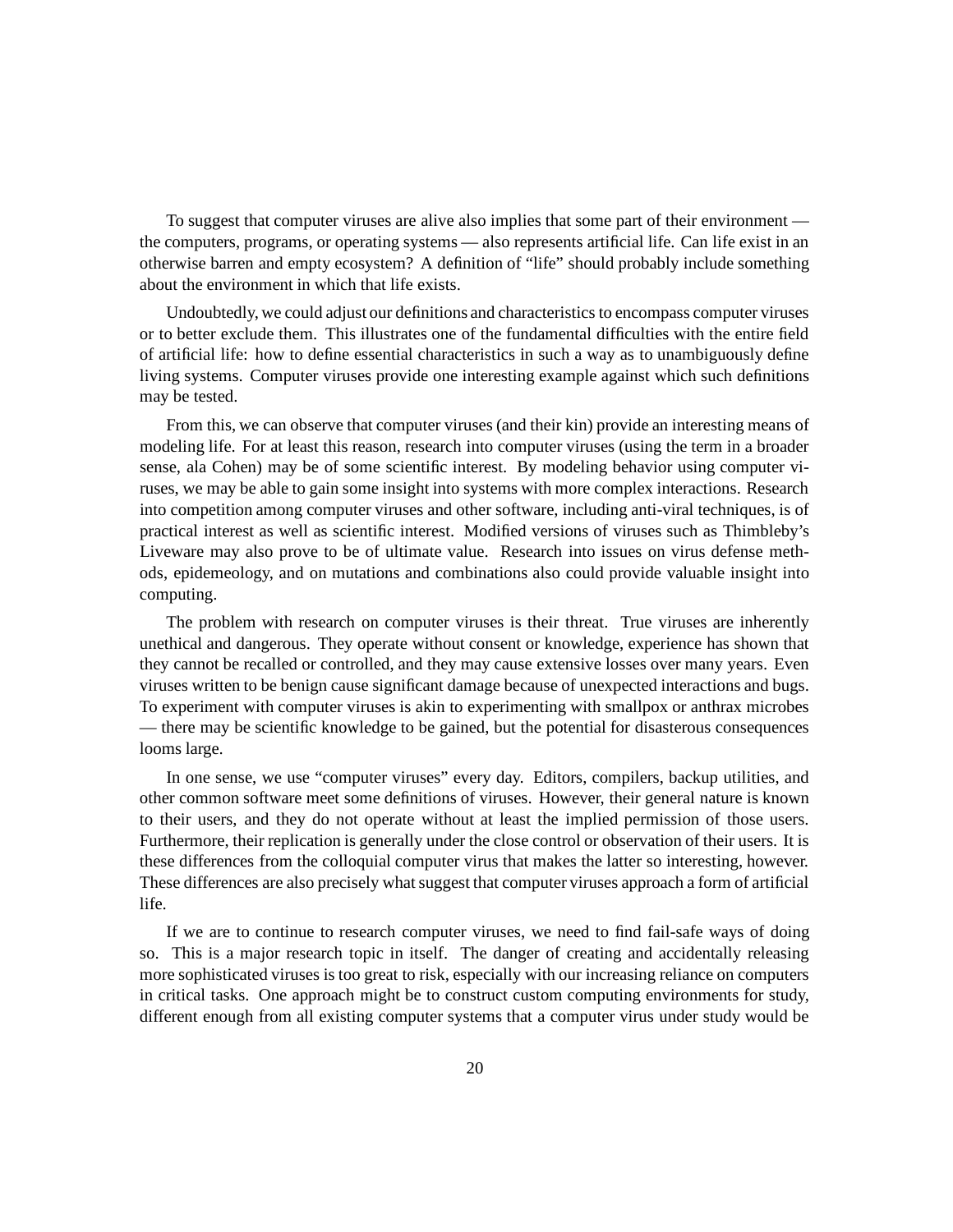completely non-functional outside it. This is an approach similar to what has been taken with Core Wars.[18] Another approach is to only study existing viruses in known environments.

Ultimately, it would be disappointing if research efforts resulted in widespread acceptance of computer viruses as a form of artificial life. It would be especially dangerousto attract the untrained, the careless, and the uncaring to produce them. Already, contests have been announced for virus writers to produce a "useful" or "shortest" virus. Self-reproducing code is easier to write than to control, and encouraging its production in uncontrolled environments is irresponsible; accidents happen all too frequently with computers.

The origin of most computer viruses is one of unethical practice. Viruses created for malicious purposes are obviously bad; viruses constructed as experiments and released into the public domain would likewise be unethical, and poor science besides: experiments without controls, strong hypotheses, and the consent of the subjects. Facetiously, I suggest that if computer viruses evolve into something with artificial consciousness, this might provide a doctrine of "original sin" for their theology.

More seriously, I would suggest that there issomething of great importance already to be learned from the study of computer viruses: the critical realization that experimentation with systems in some ways (almost) alive can be hazardous. Computer viruses have caused millions of dollars of damage and untold aggravation. Some of them have been written as harmless experiments that "got away," and others as malicious mischief. A great many of them have firmly rooted themselves in the pool of available computers and storage media, and they are likely to be frustrating users and harming systems for years to come. Similar but considerably more tragic results could occur from careless experimentation with organic forms of artificial life. We must never lose sight of the fact that "real life" is of much more importance than "artificial life," and we should not allow our experiments to threaten our experimenters. This is a lesson we all would do well to learn.

## **References**

- [1] Leonard Adleman. An abstract theory of computer viruses. In *Lecture Notes in Computer Science, vol 403*. Springer-Verlag, 1990.
- [2] Fred Cohen. *Computer Viruses*. PhD thesis, University of Southern California, 1985.
- [3] Frederick B. Cohen. *A Short Course on Computer Viruses*. ASP Press, Pittsburgh, PA, 1990.
- [4] Frederick B. Cohen. Friendly contagion: Harnessing the subtle power of computer viruses. *The Sciences*, pages 22–28, Sep/Oct 1991.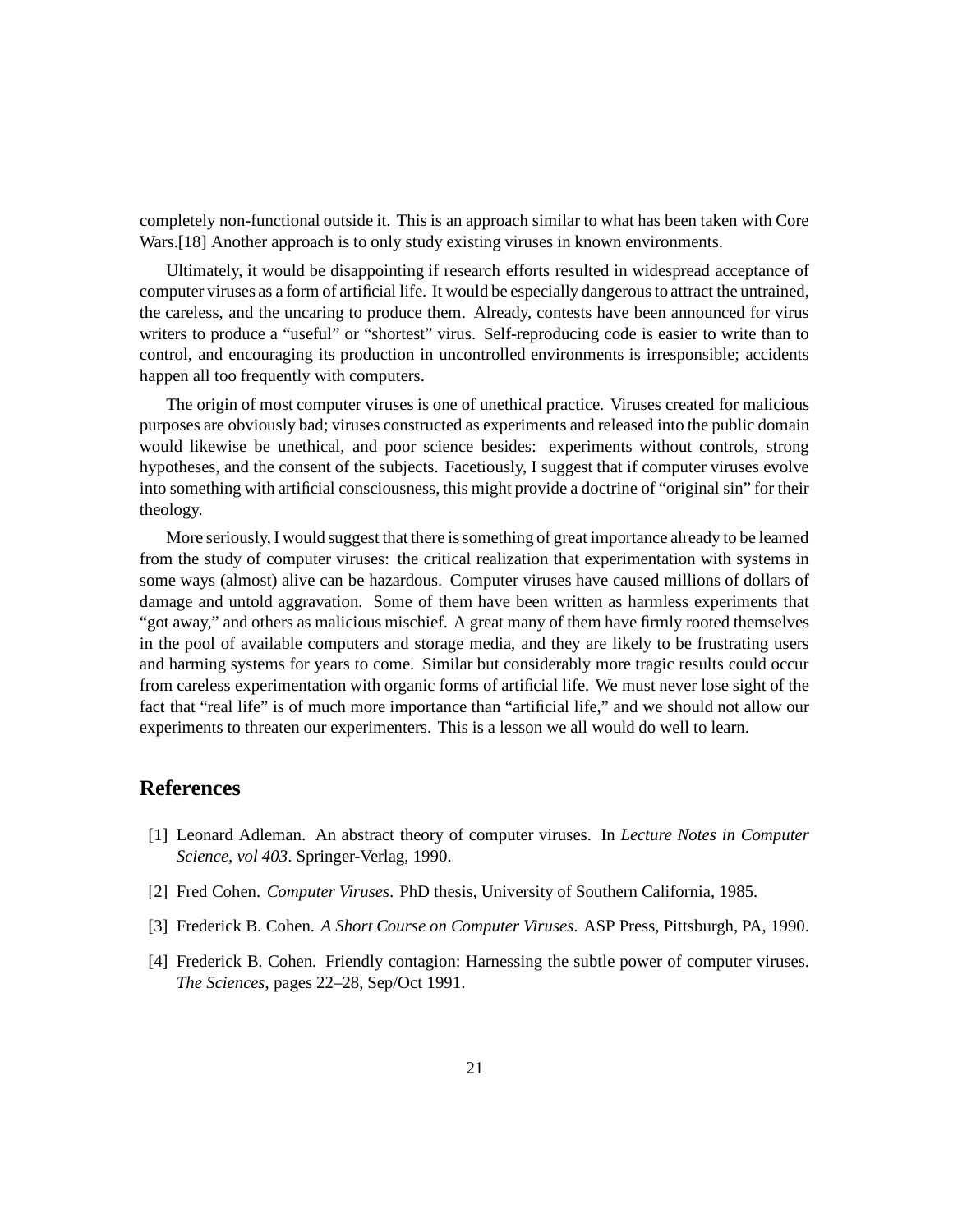- [5] Peter J. Denning, editor. *Computers Under Attack: Intruders, Worms and Viruses*. ACM Press (Addison-Wesley), 1990.
- [6] Tom Duff. Experiences with viruses on Unix systems. *Computing Systems*, 2(2), Spring 1989.
- [7] Mark W. Eichin and Jon A. Rochlis. With microscope and tweezers: an analysis of the internet virus of november 1988. In *Proceedings of the Symposium on Research in Security and Privacy*, pages 326–343, Oakland, CA, May 1989. IEEE-CS.
- [8] J. Doyne Farmer and Alletta d'A. Belin. Artificial life: The coming evolution. In *Proceedings in Celebration of Murray Gell-Man's 60th Birthday*. Cambridge University Press, 1990. To appear.
- [9] David Ferbrache. *A Pathology of Computer Viruses*. Springer-Verlag, 1992.
- [10] Christopher V. Feudo. *The Computer Virus Desk Reference*. Business One Irwin, Homewood, IL, 1992.
- [11] Philip Fites, Peter Johnson, and Martin Kratz. *The computer virus crisis*. Van Nostrand Reinhold, 2nd edition, 1992.
- [12] David Gerrold. *When Harlie Was One*. Doubleday, Garden City, NY, 1972.
- [13] William Gibson. *Neuromancer*. Ace/The Berkeley Publishing Group, 1984.
- [14] Harold Joseph Highland, editor. *Computer Virus Handbook*. Elsevier Advanced Technology, 1990.
- [15] Lance J. Hoffman, editor. *Rogue Programs: Viruses, Worms, and Trojan Horses*. Van Nostrand Reinhold, New York, NY, 1990.
- [16] Jan Hruska. *Computer Viruses and Anti-Virus Warfare*. Ellis Horwood, Chichester, England, 1990.
- [17] Sandeep Kumar and Eugene H. Spafford. A generic virus scanner in C++. In *Proceedings of the 8th Computer Security Applications Conference*, pages 210–219, Los Alamitos CA, December 1992. ACM and IEEE, IEEE Press.
- [18] Steven Levy. *Artificial Life: The Quest for a New Creation*. Pantheon, New York, NY, 1992.
- [19] John Norstad. *Disinfectant On-line Documentation*. Northwestern University, 1.8 edition, June 1990.
- [20] Yisrael Radai. Checksumming techniques for anti-viral purposes. *1st Virus Bulletin Conference*, pages 39–68, September 1991.